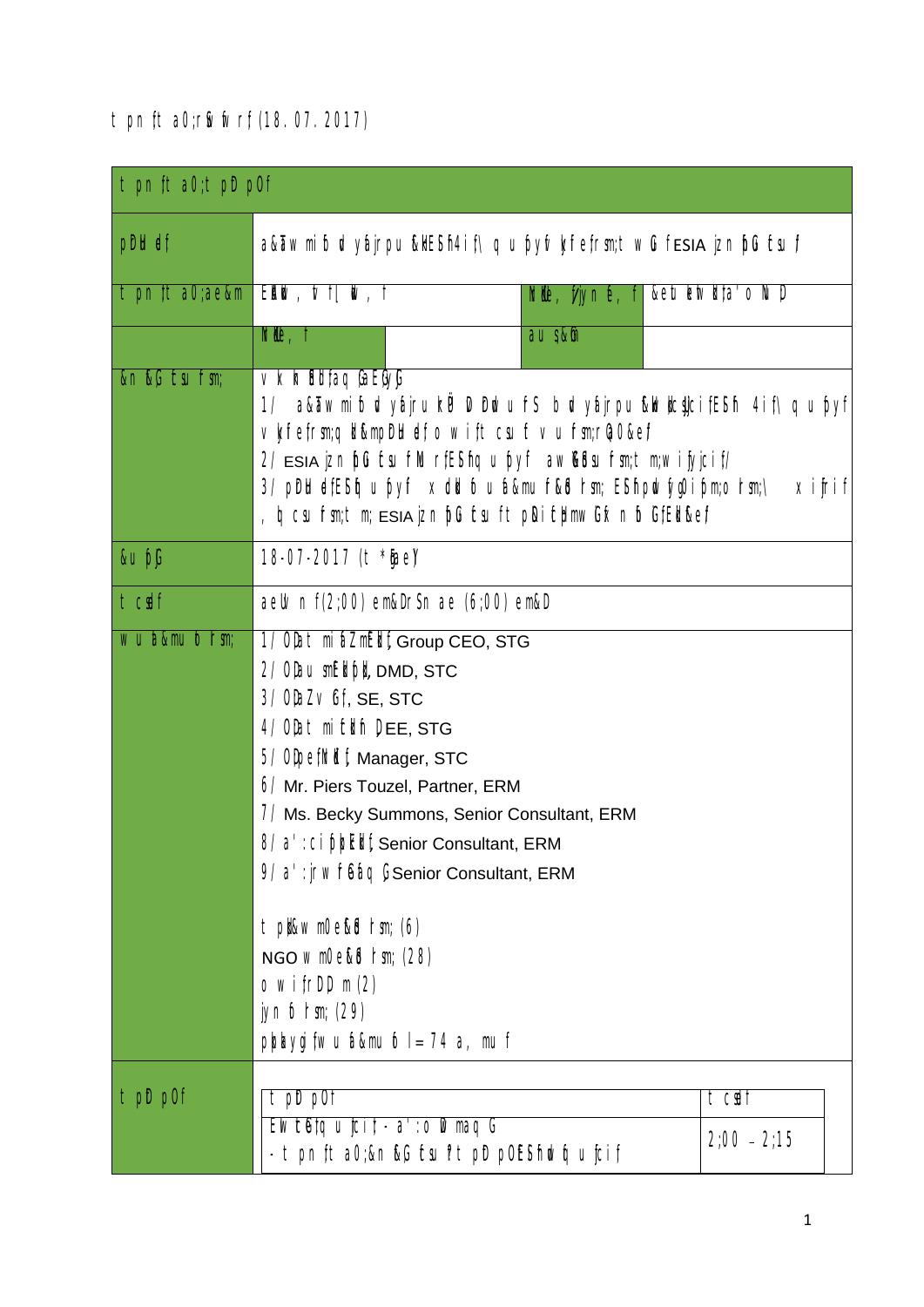|                 | a&awmitb&yajrE\$hphUe{qlkmrlwquf                                                                                    |               |  |
|-----------------|---------------------------------------------------------------------------------------------------------------------|---------------|--|
|                 | ajymMum; ol -                                                                                                       | $2:15 - 2:45$ |  |
|                 | Olatmi aZmEll f Group CEO, STG                                                                                      |               |  |
|                 | OlaumEl bl DMD, STC                                                                                                 |               |  |
|                 | $ESIA$ $ Z \cap DCLSUES1$ $DYNOL1$ $aWRESU1r$ ; - a, b); s                                                          |               |  |
|                 | azmycsuf                                                                                                            | $2:45 - 3:15$ |  |
|                 |                                                                                                                     |               |  |
|                 | Mr Piers Touzel, ERM                                                                                                |               |  |
|                 | $tan; ta$ izu@                                                                                                      | $3:15 - 3:45$ |  |
|                 | vuzu&naomuemcoef                                                                                                    | $3:45 - 4:00$ |  |
|                 | $ZD \cap \text{K}D \cap \text{K} \cup \text{K} \times \text{CL} \cap \text{W}$ (wmcsulol &m a $\lor$ Mmore (ppr) &m | $4:00 - 4:30$ |  |
|                 | azawktsurm;                                                                                                         |               |  |
|                 | Vra&;ql &mt u zwicit avivmaw&tsufm                                                                                  | $4:30 - 5:00$ |  |
|                 | tar;tajzu@                                                                                                          | $b(00 - 6)00$ |  |
| aqlia Llicsumm; |                                                                                                                     |               |  |

**ar;cGef; (1) OD;&Jvif;jrifh**

1/  $\overline{IC}$  ult MATA &U oabm $\times$ m;aww0i whittw $\overline{Z}$ Gifay;pmay;yidkwy,  $\ell$  vu $\&$ Waqmifaewt ESIA jznbCufxuffin a'ochwCJU toufarGorfausmifreJVrlbo xdLufrebytvsOftWD b, tvbOfpm;xm;yq  $\text{OV}$ / potom; $\times$ m;rKk $i$ if b, Maami $\text{R}$ Lu $\text{R}$ kvo $\text{V}$ 

 $2/$  ESIA  $\vee$ liqi $\&$ mr $\&$  b, fa $\vee$ mu $\times$ ty $\&$ ifygo $\vee$ l

3/ usefrma&;qlikmqefppfrlykvkyyovm;/ awktrirm;rtin bmawGyyqovl triefeldefriefqlikam qef; ppfolloyfcsufelywfouilyl pli&drylyefp&mtaetxm;rstr&lyqblvll &SifjywJtay:rfn uRefawmiwlltaeel tao; pdwft csuft vufrm; ullotsi New, f

4/ ZDrttphttufm;tay: oufa&mufrESitoyivsOflivity qui&Sifiyofi;r, Mbkm;ygw, favhvmawG&fl tao;ptwftcsuftvufrm;ullazmyapvlygw, f

 $5/$  vu& $\mathcal U$ níyw $\alpha$ ewli pu $\mathcal R$ lifin ae $\beta$ Oftolijykaew. Humufr $\alpha$ oGyrmPeJ w $\beta$ csJ $\times$ kwí $\gamma$ krhi taet $\times$ m; rfiohrhaumurhaoGyrmPullotsifygw, faumurhaoGtohykrebytvofikylobm0yw0efusif qli &m  $O$ ufa&muflull $O$ , Maqmi $R$ ufz $R$ ivov $J$ 

6/ philuety waqmi kmuaeizpay: vmwh tnpftallu; pewpfrawCull b, Maqmi kCufrii ynvl tnpf tallu;pGkypfrIqili&mplriteChifelix ddLufrIab;tEkkm,favsmid:Elijifil wili fwmcsufawCullowkyaw,f/

7/ pußlitelaus&hawGhizpfay:rli tolginiti wefcqrawell pyfv:0tlivi b, Mavivmolloy/csufawG jyKvkyfckyqov/

8/ pußktet rilf 50 yw0efusiff vma&mufvkyfulifwlwkyfom;tiftm;[m pbayqif&JJ 55% &dv, fvill ajymxm;ygw, f jynfanmifel ulyifaus&firm;u vma&mufvkyfullifwm b, Epfa, muf&lygovl &if;EljrKyElirI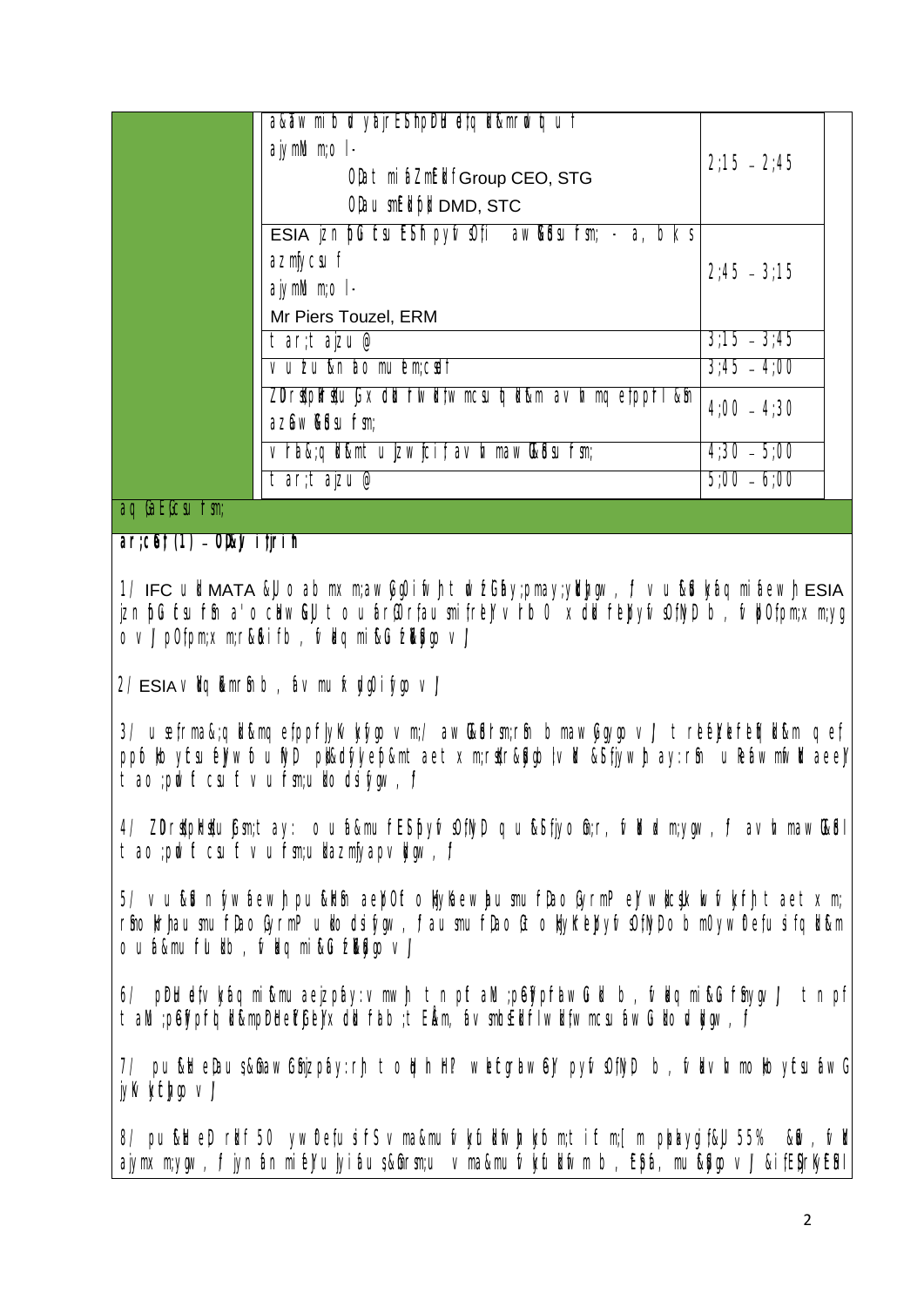jyllolvkyli et&itt rm;plu tvkylt ulitt clift vrtzelwlay;Eli Irlullom tav;xm;azmfyllu  $V_1W, V_2$ izpay: vmwhpiriue(vivii etailumi ha' ochwit aeell ali&i&wht vivit uil ft aet xm; uil azmyavir&i/qbt/ rallumint to under the unit of the tousing of the tour of the tour of the tour of the tour of the tour of the t olloyisulullolviyiw, l

9/ aemutxytykykytni vkyliettwürf a&olipitell pui&ittela'owiit a&∈yq:rlupiawelywfouliyli b, Magni Buzkivovi a' owitpluyta&;u@twut a&&fi;yi;relywoutyi b, Mb0tpn;xn; **VIOV** 

10/ aemukyjykykinkyii ettwui vyppi' witm; ull a&ayqi tpluae &, kmrh "witm; of wetrl wavhurh&Whus&hrm; vWpprl&&h&;twListcub, MunkkWov/

#### t aiz (1) Mr Piers Touzel, ERM

1/ touarCortaumitrl getppfolloytsuf / aus&frv&ultm;tyqt0if usyeta&Gcs, txm;wh ttaxmipk (100) rs awmit, morm;rm;? trtorirm;t "uyoliwitzirm;ell aqtaEtar;jretrlyloni vrbiyin; ppivrtaumui, hwpcluiler MrSjykvkyckyw, i belykvkyhaemuiu@rinqukstjyvyn, i

2/ usetma&; all kmoub&muht ay: aetppfolloytsuf / ulebwmiwlt aeel usetma&; all km outa&murltay: getppfolloytsulelywoutlyl ollicm; vlyfagmi frh&lyabt/ **bl**ydirpullebumuf rhaofrlif telywoefusiklia' oclfm; taeel usefrma&; qlikmupirm; tay: pl&rfylyefrkhlumifawl &vow, pulviaus&fi&luvifyrtwptcktaeelaE&molacmifa&enfyrr&laemukyuw&v'Mkif&wh uav;awfn , m;ema&m\*qzpay:rl &bblallumito&yqw, l csitwitirpallumitwpavmut yvl Z0&t aumurbaofowlui tae&m&i aumurbaofavmi turfrhs izoav wh rbcll m usetrma&cll &m Outa&murizpay: Elity, Mia' Owlitaexii tolrm;rSajymlum;r&tbyav, Y

tpntta0;MaemuMitrSwWrt-

(1), m;em;a&m\*gzpfyft;chom jynhnmi e'ulyihus&ft wif aexliform; taezifstcrS  $p$  $p$ Of $\times$ m;& $b$ om q&mOe $wp$ O $\setminus$  aq;ulorl && $b$ ky $w$ ,  $V$ 

(2)  $\vee$  ethom (12)  $\vee$  twit stc taee" ujyi acmits a& $\times$ kwi, buothawit wulf , cEpit wif ulyi acmita&&h;yqrl[mphuetelqupytrk&ypot/

3/ ZDrtphtubli&mppivrt / 'belyk/k/rhaemulu@rh qu&ityyr, /

4/ tolginid / bivyajrpu&Dettwitel Oelxrttid, mrm;tyqtOif ujyielynanmiaus&invin tolginirlelywoullyl prioyrawww.lythyw. / avivingetpptsukv taeel pukilvniywiwi tel0etusi ae&mrti qinirkhyrit puklerelwit ulyi elynanmi aus&fi&i aexil form;xil tolqiniri a&mu&blumitraw&vibt/ xlaumut Irls izpay:wh anbltaeeluawmh 4it{&d m0etusiffin aexii foir&Mbt/ xilaumutti | rl m ulyi hus&hawmi wet&ll ticm;wpturhizpwitt will ulyi f aus&fiullwLkLioua&murr&ybl/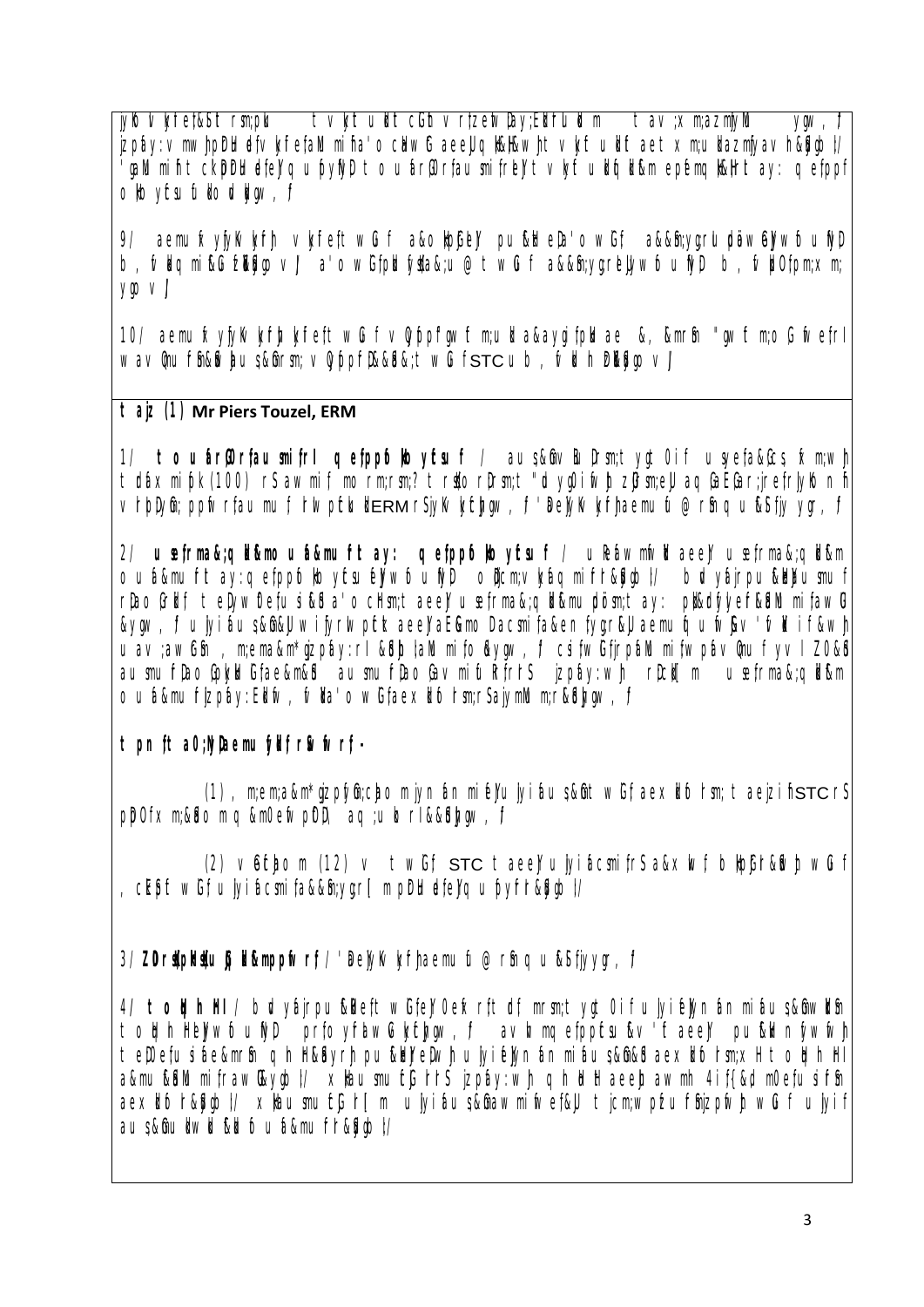taiz (1) - Olaum**ei pi** 

1/ aumurlaoft oliylrl / uleawmiwl taeel aumurlaoful rloitzhin avmi pmtjzpi olygw, l bdvyajrxw&mr\$ t "duulellurfwpfr#jzpfwl u, Mpl lull &zlltwluf u, Mpl lumAGewtm; Bullwift vay; wm0pwlif umAerhemutaller umAerliatmutallt izpf "mw**izici**yi) &&QWW. V aumurlaofull avmipmtizpitoliykvi rioitzklltycelu 1450 'Lu&bMql upi &yw, f aumurlaoisul t&nitaoiay:rwniwl wp&uMui aumurlaoi websei trm;qli 0.18 wei tollykyw, l aumurlaoft&nftaofaumifrekyu ollphyrmPavmlyw, l aumurlaofu XLIWWTUL blvyairxkwvkyrizpp0rn tjcm;t&mrm;ebyqitpyftoliykwitwLi aumurlaofoli VS/ppf"mwftm;xkvfpu&ltm;ubliavxltwffjyma&mu&ltenfyi;ynv, "fblvyajrxkvfvkylrlzpp0lrsh" tnptall;xluf &th&wbl/ 'wayr, h aumurbaol obviikm {&d mrS irpacmitxlull a&pligifrlfwgifip&lypft&nloub&mulxtLlulritwlufESIA getpplrirm; jylkykyku&lyjonl/ERM &U xidiLirab; těkim, avmics Elitinvilitymcsufolikm tiuliyicsuavay:rin uleavmivilitaeel quívuívkhami fofir fiy

2/ tvWtulicekm;rl/ ulyielynanmiaus&nrs6 Ol tyt0ifpu&ltel rllf50 yw0efusift wit&h'orm;r\$vma&muvwuliwwwtom;0da&pbayqit 343 0d&ww, ta'oclfm;taeel OifaiG virily i fuldfings tubling to the serve of the studies of the studies of the studies of the studies of the studies yw, l a ochwuleawniwh i oi asmulywul Elizit wu t vivit ulle oi wei mwuasnui Elliatmifaemiffi zwac:rawbb0fyk/wofirfiyw

3/ obm0vw0etusitalikm pptwrftcsuftvuf / rEhv:wlita'olum ECD rS azazm0u&lvESh ZEN twi f aumuck&km;whobm0 yw0efusifolkm ppfwrft csuft vufm;ullay;yhy;yqr, f

 $t$  aiz (1) - O $\theta$ a  $t$ mi aZmE $\theta$ i (STG)

1/ a&ollpfcifqli&m plrkekhl / vu&blwlcdvlyaqmih taetxm;ufnjcm;rluawmh wlcdvlyf aqmi iri kvd yil trinpellypit ylyeiv niolipiri (waste heat recovery) yi0i ici tizpiyiw, i xkwvkyirit wiLi a&yttblp&r, fqlvmr&ytw, fjrpfomacmifuae a&&, blpkttlurfzsiftpttp0&ytw, ftlluwqih t xloizi Mnanmi ft wul a&&&Elifrentvrtrm;ulvnt aus&firm; pukt et  $\times$ nblit p0fpm;aeyqw, l ue0lqefppavMmcsufm; jyMykyllyqu vkyaqmiElifrhtaetxm; tcsuftvufm;ull toay; tallumitlum;ydr, f

2/ usetma&; qll &m / usetma&; twut t"uuwh a&aumita&oel &&blipElib&; twut ulyitel jynanmi aus&nawrfi a&oepi puawfwygi Mf yefay; xm; yw, f

ar;cet (2) - Obpetvit (MD), jynin0wla&jyniagmuMya&;uldPlvhtwuf

1/ uleawmiwli fiyni&ll taicclitagmuit Oblibliwliwublit wiuf bivyairxkwvkiriwlirs iwmuli Vuclyav, I priuteton kmt csuft vurm; unvi in tiri formaba azmyjci f? jyniwi fe'l Eli i kvum EIA OWFWGSUFTIES IT DIDIFILLE UI VWUI AOTTI BLICI f to BIWAUTI I FEWI XWVWFI USI DOAWUI ticm;aombdvyairuriPirm;vnf vivagmi zbi lyiw, l ESIA owrswcsuawG ellt naumi frewl XWVWHUSIb0awG tquriywVWaqmirkEll b, VbpmiNunil ppaqrawG VWOfir, Glivm  $OWWW, V$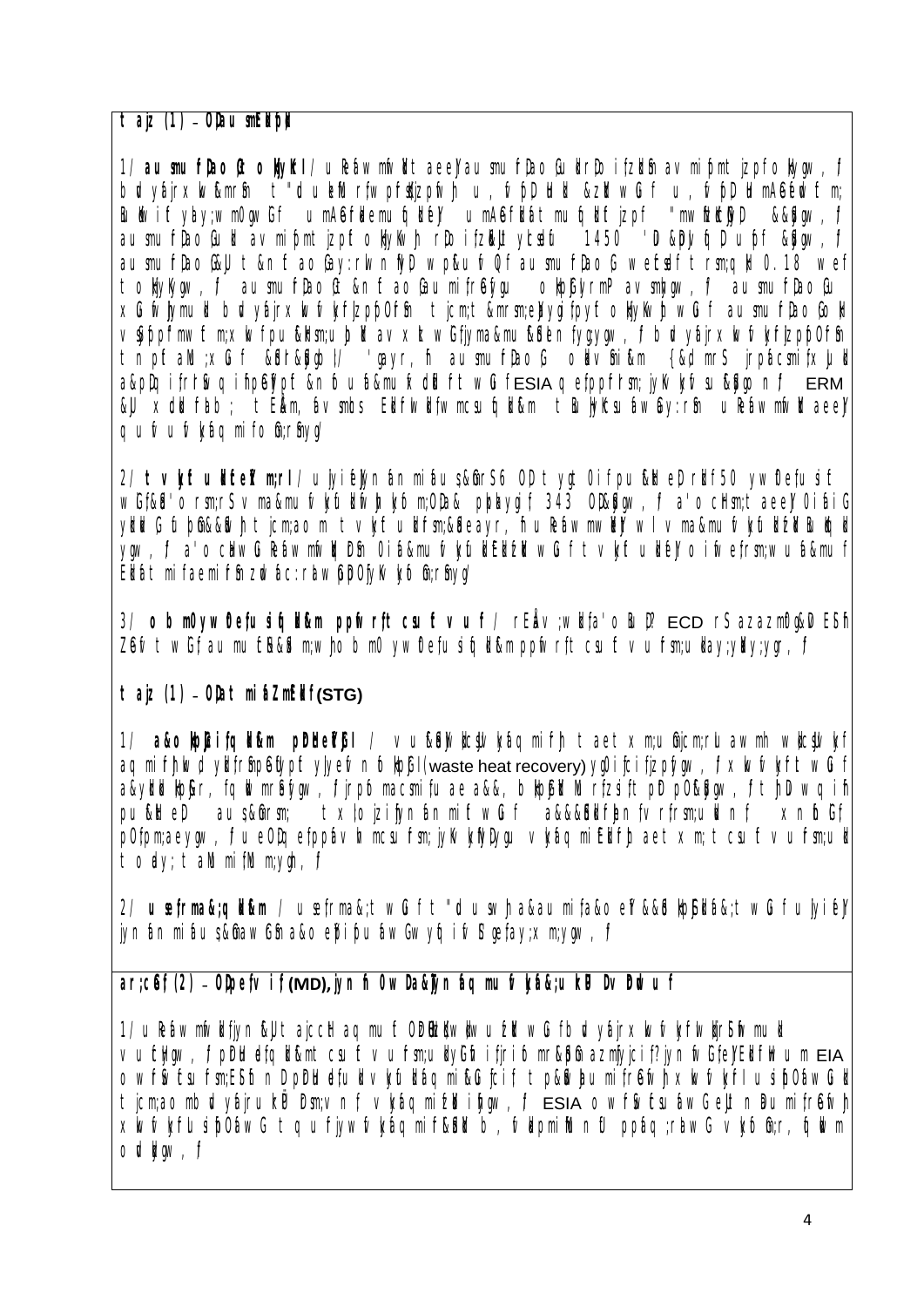### $\tau$  aiz (2) - Ola $\tau$ mi azm $E$ i (stg)

2/ tckvifyofi;wh avk/mgefpptsufm;ell xtlufab;tEkm, avmtsrlglikm wlifwmcsufm;[m ueOlaw&tsufm;jzpfyw, / yxrtcsufuawmh uleawmfwltaeel' jynfwlite' Ellifi Wumqli &m ESIA owrwcsuawulvlemagmi kulon:rhyv

3/ ' kvd tcsuluavvmh yülivi firi fomrkkelt wluf jynanmi från rilumrleli hybixm; &th owift csuf wwd tzutpnir&&wh obm0yw0efusifall&mavMmgefppfrl awk&tsufawull tvuKmerfi xm;&ft\$nyq/vwwavmizpay:Elliwhoua&murrm;omruaemiftem\*wiumvizpay:Ellifrhm;ullyq xtlfab; t Ekm, avmcsrl will fwmrhm;elazmxkwvkhaqmi fofi; rfnyy

4/ wwd uawmh uleawmiwkul Environmental and Safety Department rin HSE reae\*mcelt yf xm:&thizplvtw, l uleawmwku u@tololrh&wh 0ekrirtom:plrm:tm:vl obm0vw0efusif all & mowivig i fci Ell prins matmi Mni oi wetawwkofi: rfivy

5/ pww.it csuiuawmi Eli fi liwumt zijt pnijzpiwi IFC eli oabmwckyjgirni pmckytt & obm0yw0ef usifall &m vluemaami &u&rnh ubimitmvlutyuruluf vlvaamifomizofuw, l iFC u crfwxm;wMrfp0awiull rvluem&if uleawmwll plasutwickrinyl' 'gallumin' uleawmwlltaeel yû iv i tjr i tom&&pzi VWaqmitsuftm:Vlul aqmi & Curbizpiyov, *V* ' g&llJwmblwft zirfn Olicm, q&lLuivmwpDl celltyixm;&lrin jzpiygw, l uleawmiwlkll vyii etpOawCull treawu, i usi loll agmi & CurkhtmifEli i |cm;rSynm&frm;ac:, celxm; agmi & Curhizplynv, l

### $ar:$ cet  $(3)$  -  $0$ ininiket  $(t \text{ with } a \& r)$  (MRPZA)

1/ Heating twul pytclul Alternative fuel taeel tolly WELL M, lolly as they obmo ywDefusifuloua&murkMvhpyq;cft rsm;tjym;[mjrpallumifrsm;rfnpkylraw&heygw, f

 $\tau$  aiz (3) - Olaum Elipt (STC)

1/ Ellitem; wilitynfrm; rin pyq; cilul bwyair xwww.kanfn Heating twulf toliykyw, if pyq; cilul awmuavmuf a&&h&&klu t "uta&,jujwht csulyy' jrefmElifiku qebyj;xkwvkjrl[m wpEpfuli webdef 12 oetcetx Culkum film pyric 20% & Byrw, p qebuaw Cull 50% ulyetolliyih webdef 2<br>oetcelCawmlin pelyplayrw, p t "cull pyriplicly time", taw Cawmlin FE biv; Pybl; raculiel {& mOwlyy uleawmiwitaeel a&&fn&&Eil tht wulf rEav; aejynawmirin&Mul qepufta&twulft & pyqcli tohyklul avhmzkygw, i pygcitohykki tmomcsuluawmh riavmily f wmyg 'gayr, h o, f, p&dvavmhrityty, f 'qallumit pukitet rilf 100 0et usi rh&lvi qebuf aw&ll ykvibyq;cluit Ollockbotpm;aeviiv, V pyt;clt ollylicit&ll tutk&taemutwpcluawmhclinker ullyltll tm;jzpap yiw, V aumurlaottpm;xlavmipmtlepf 10-15%toWWEUZULeawmMU  $DVQ$   $CHU$ a∨MmrhwG jyk/k/aeynv, l xltlyif pelypftirsifolim; tpm;xlolphul aemiwip0tpm;ofn;zlklynv, l pyq;cl tpm;xli toliylcif lizpEli alcavivmrlylvsif trm;lynfoluli owifxwliyeay;yirni/awl&buawuli azmyofirfnyv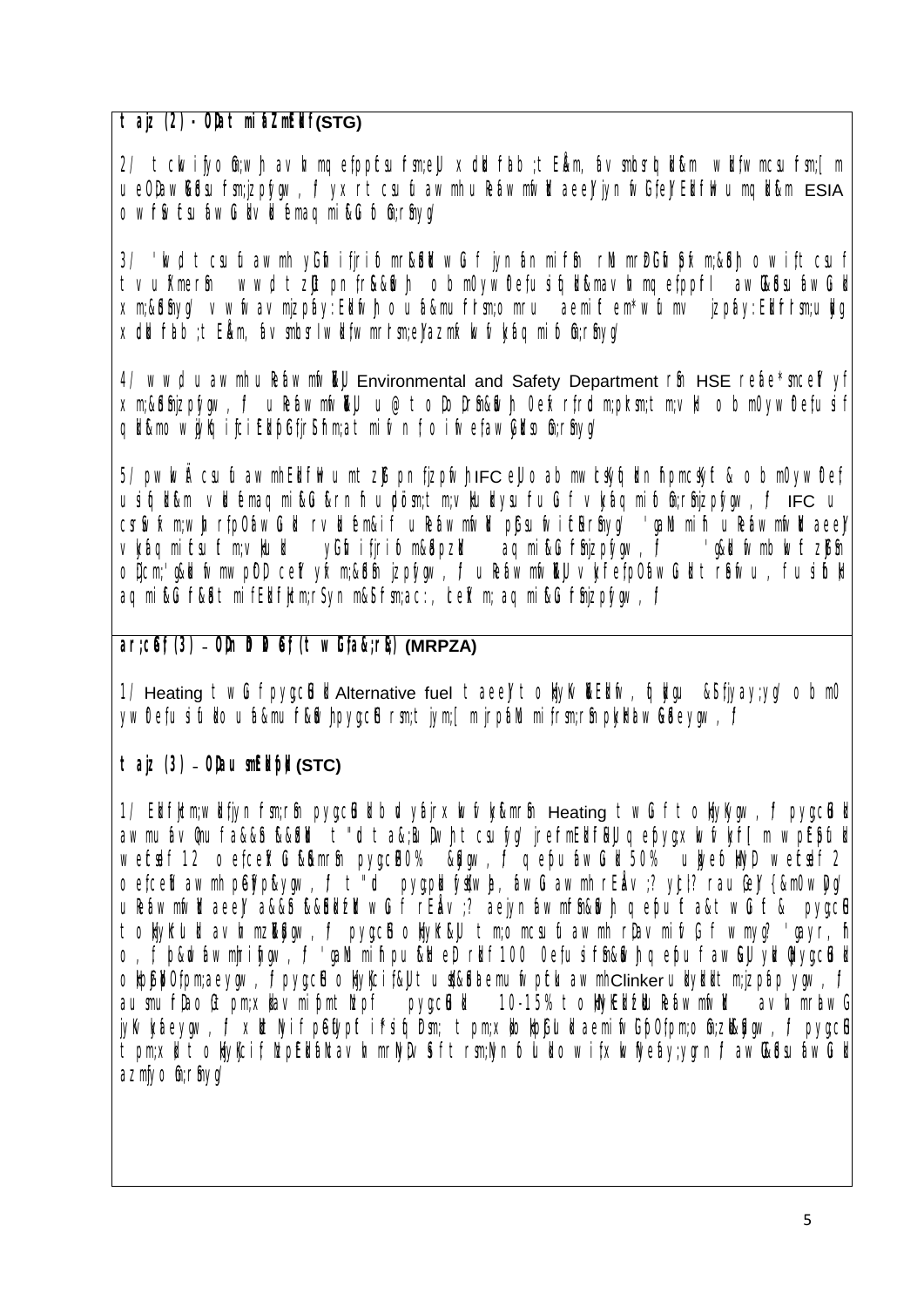### **ar:cef** (4) - OlOifarmi (Deputy Director, Forestry Dept: Yangon Region)

1/  $STC$  rm ivnfanmifuvma&muf tvknvknulliol (6) OD v&dvm [m ulvifelynfanmifa'oawGring] w&m;r0if opthwvkylietaw&Mumityy vkytvpmaumitaumitel aepm;^tMrwrfcetkm;NyD stc rfn 0ifa&mufvkyfuldtell pdwDifom;atmif pnf&HEllfr, fodkif CSR vkhaqmifrIwpfcktaeel opfawmopfyif  $\times$ ef $\circ$ rfa&;ulizpfaprfny $\psi$ 

 $aiz$  (4)  $Oba$   $t$   $mi$   $bZ$  $mE$  $i$  $(s$  $TG)$ 

1/ tvkftullitcliftvrf; / uRefawmiwkSifiyclovkwyJ tvkftullitcliftvrfaw&y:ayquizlltwLiftscom  $B\cup B\subset\mathbb{R}$ ; rhyq/

ar:cet (5) - OD **Exet Exet Fif** (MATA, Mandalay)

1/ ajr, mepfemr**ESi hoDE&Hk&Alravmfallu;udp**ö/vrfazmufvkyfrlella&aygif;plirini"mwftm;vilif;oG,fwef;rIwlell pyfvsOffWD; air, mepfemrESifioDElicht&ItribuHkwJha'ochtwGm tckepfemallu;r&&ho;ygbl/

2/ a&&fi;yq;rl / yllavmitell a&&Sifacmitull ylwlwd stc uwnfaqmufxm;wlighallumifi a'owGit a&&fi; yu; rIzpfay: aeyuw,  $\#$  stc taee D, Mhami & Lutkiyov/

 $3/$  STC ull tvlavlmuxmayr, itvlata&bo;yablvl pulated a'ochavluajymyaw,  $\ell$ jynanmi $@V$ rm;t $\vee$ ky $@Z$ ltw $@$ i b,  $@V$ aqmi $@Q$ ufay;z $@V$ 

taiz (5) - Olatmi aZmEl**i** *(STG)* 

1/ ajr, mepfemravsmfallu;upbi/ &dvilom;v\$nfvrfallumifay:rfn vrfazmufvkyfwmjzpflyll 2009-2010 rfn ttáxmi pk 14pkullair, mepfemrEsifioDElghkHrhm;wll twiWavmfallu;ay;clygw, f4ifwleYoabmwlnDrI pm&Cupmwrf rm;&Gyw,f vrfazmuflyDDNyDaemulyltfumvrsm;rShawmh uPeawmiwltoplair,mepfemrl ES FoDED; H&Hrey ywfoufWD ajymqlawmif qiltir r&Mubli

2/ a&&fi;yq;rl / yllavmifacmifwpfclullyJ uRefawmfwlltoHjyKwmyg/ jrpfomacsmifuom tqifajyr, fqll  $\vee$ Qifulyif e'liynfanmi $\wedge$ li telghaus;&GmawG a&&&Elitzi uRefawmfwlikSifiyxm;o $\vee$ liyl xnfoGif;pOf;pm; official component of the power of the component of the component of the control of the control of the control of the control of the control of the control of the control of the control of the control of the control of the

 $\tau$ ajz  $(5)$  -  $\theta$ laum**Edible** (STC)

1/ ajr, mepfemr**ESi**fol:Elak&Ithavmfallu;upbi/ "mwftm;vlitoG iwefrluli 2011-2012 rfn ulriPD (4) ck  $y$ daygif $\vee$ Mi aqmifwmyg/ thtc $\mathbf{z}$  the substantial phase optawn a&aygif;phut(0tif;? optawmBut(0tif;? ppfwyfylli ajr? yvyajrqillyllawmlyg/ 'gayr, h tkwfusifaus;&Gu traxmifpk (4) ck uawmh olwlled  $O$ &ufyi $E$ Sifi iSufaysmyifrsm;qtk&thtwLuf epfemallu;awmif $\vee$ by;clyqw,f/ themufylifitick 2017 txd rajz&Sifay; aomepemrItwCuf awmifchtaMumifMum;rIwpWv&mr&&blyg/ 'kwd yllif csJxGifrIvkyfiefel' ywfoutlyd ajr, mepfemrBuKkwh ttaxmipkm;tm;v|lull oufqle Kimwm0el&d XmetoDoDrSwqifi ay; tyfajz&Sif; aqmiklufofn; rfnyg/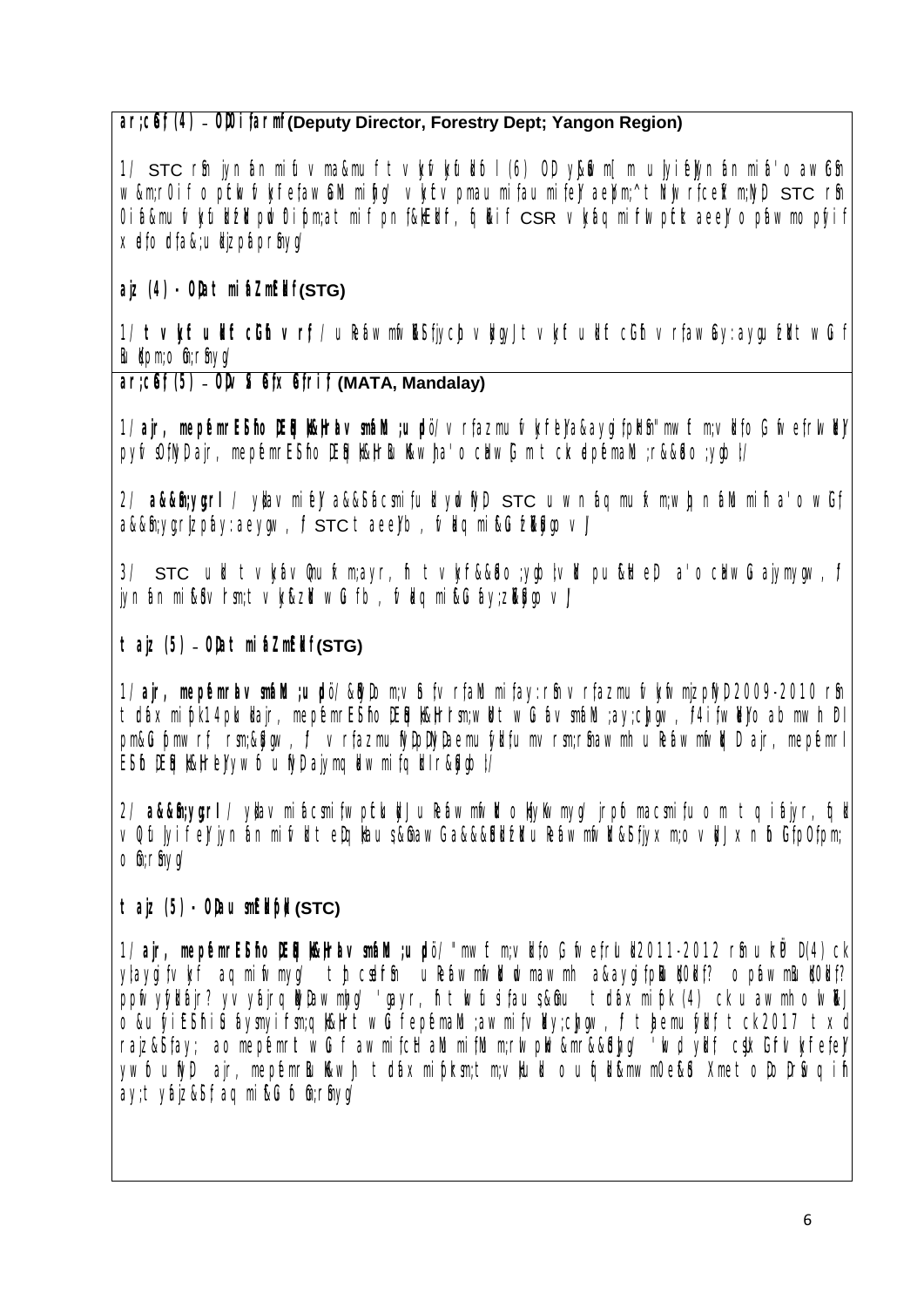### ar; cet (6) - Olatmi blaum (Deputy Director, ECD, Yangon Region)

1/ obm0yw0efusifali&m tcsuftvuf / rEhv;wllfa'oluli? ECD rS&&km;wlobm0yw0ef usifolikm ppfwrftcsuftvufmcdlwm a&wlumvulyl ulifomiykyw, f wwd tzit pnirm: izi hykykyhdemiftem\*wlumvtwlufavk/mgetppbsufpplwrfaumul, rawlullazmlyoi lynv, l

2/ touarGOrtaumitgli&mtvk/rm; jyeMnfwnaxmia&;ESihallymita&lae&mcsxm;a&; vk/iet / air, moll&llrESiolEloll%llrlrm;alluminepenrBul&whvlrm;twuferMtaeel t plt p0f potpmay&yqr, V

3/ xwwwhizpp0ftay:&itvitwifyjcit/ynm&yfyltgll&mtolltEetrm;elfMoltm;vllem;vnf atmi&Stiyzlvkow, l

4/avxbrtoyiwill twmicit/pu&ltelywDetusith vaexlitf&d mr&livittwiufoua&mutrir&bl  $\alpha$  avvrtall lumit t &  $N_{\alpha}$ ,  $S_{\alpha}$  [  $\alpha$  t  $\times$  to izi h vae  $\times$  if the start with a while to  $\alpha$  and  $\alpha$  is  $\alpha$  if  $\alpha$  is  $\alpha$  is  $\alpha$  is  $\alpha$  is  $\alpha$  is  $\alpha$  is  $\alpha$  is  $\alpha$  is  $\alpha$  is  $\alpha$  is  $\alpha$  is  $\alpha$  i uglyw, / obyr, h 4itel qubywl x clurab; t Ekm, avmcsak; wlitwmcsurm; ull ynm&yylit all &m tollt Elefrmer [ whol & iivoi www /

 $\tau$  ajz (6) - Mr Piers Touzel

1/ avxInpinrirl / bivvairpu&&I t"LavxIxkwViwrlfm ricliacuitwii w/ wikdViviagmit r, fliwd villfull vulkbukibem;rfnyAifenfwl agmulvkirhizplyw, l xil/hiolomaom taemulubinyw, l avvrlailumit m avvrtallumitu pullettalluae taemuhwmif ta&Bairmufalkıu ulvifel ivnanmifaus&fiawCull vl0oufa&mufrk&kıbl/ vu&fta&litaemuf avvrtallumitallumit avxlt aet xm:willfwmcsuft& vaexitrisivi awmitulet tay: rin awkww. *V* avxhpinrirlull wlitwmzlitwuf ricliacqitwlifteirin avxwitwmpului a&&fniqefppfrltwLuf wyfqilxm;rfn jzplygw, l ujyilellynlanmibus&fnm;ol trlefyeElb&muktl wlitwmgetppbsurm; ullvint jyllvkyt rhizpliyi) awkkbsurm; ull a'otmPmylifrm? a'owit tzitpnfrmEsh&v&invkoltoav: vMagmitoirnizphw, i

 $ar$ ; $c$ et (7) -  $0$ l $O$ et $0$ it (Village, Pyi Nyaung)

1/a&&fi;yq;rellp&kpa&qlloua&murl/yllavmiacmittgllem;rfi uleawmlck&yw, l'acmituae a&, loltr, lolkif aE&mob&&fi;yq;wlupit wluf b, MlWkaqmiby;zl&yqovl 'bcmitxlubl0ifr, h pelypa&qlulb, Mbraqmi&urfnypv

2/ vrtazmuMyjcittwLuf tvWorm;c / jynanmiaus&fi&l vrtazmuMyrltwLuf tvWorm;c ufijcm;raw&theyiw, / stc u b, Mbb0agmi & Lukyrv/

3/ tajccbpiwrfaumuch / avxlt&nftaoGtwClf ERM &utajccbpiwrfaumuchul wp&uiyl VMw. I bm/Wp&ukeWwmva/ taiccbpMrfaumuchVitvalumiful &nomrmtmvi tody; tallumi [llum; rk&bi lyov, l

4/ vkhElitaqtaEtrl / vkhElitaqtaEtrlull ERM u jynanmits uav;i, trm;Estom jylvkt chci fizpfygw, / ESIA ulem; vnEll &ef &fiom; rm; tm; vllull zwilum; zlvllygw, /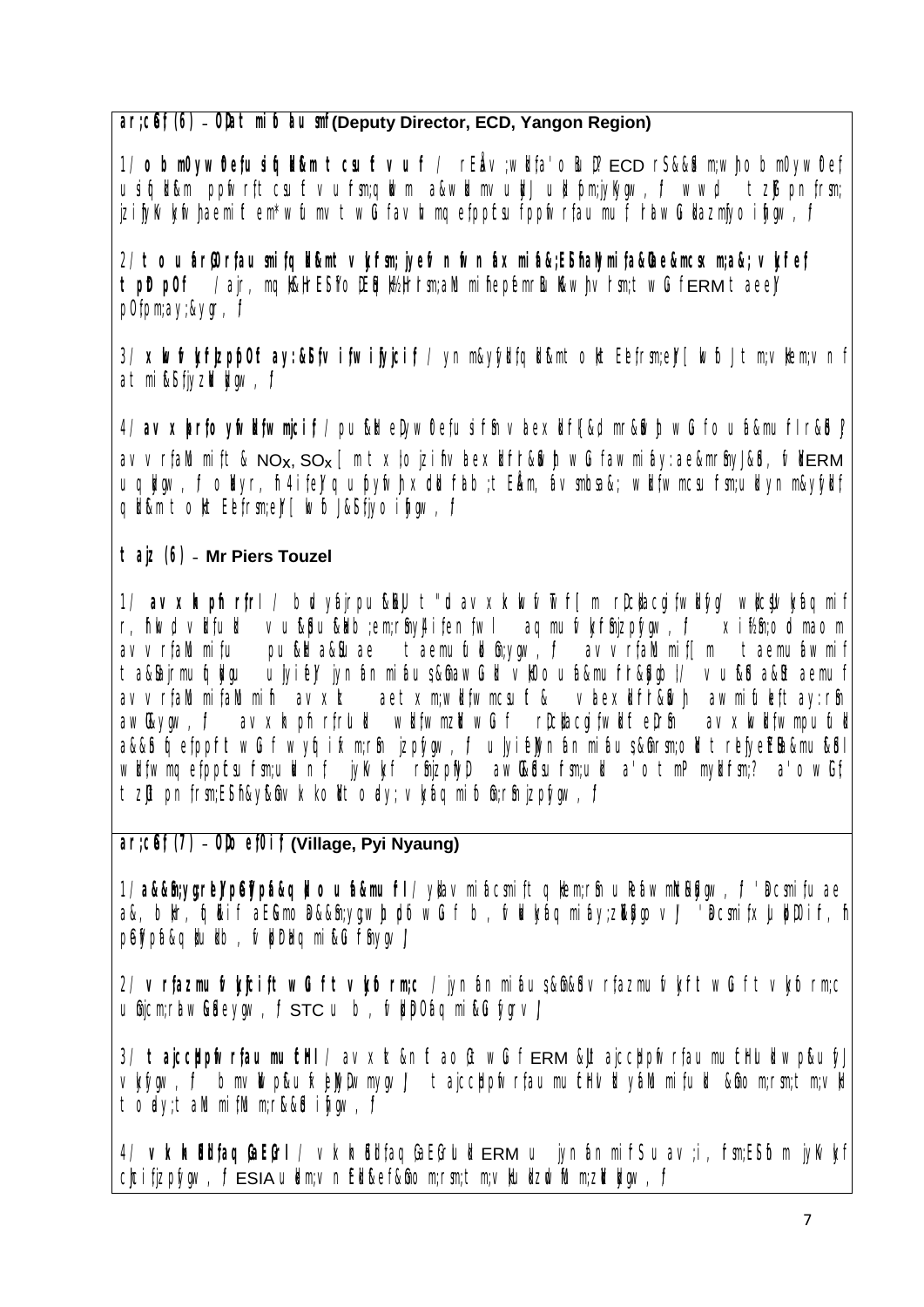5/ Outa&muirl/ Outa&muirlt csult vulrm; tm; vilullazmiyt ody; oi fyaw, V

 $\tau$  aiz (7) - O $\theta$ a  $\tau$ mi azm $E$ i f (STG)

1/ 'bgfaEfybemufylfrfin oifwllwpblvllebufvubgfaEfyr, Y

2/ a&&fn:vurlell pervota&allouta&muirl / pul&belvothpthrta&r&Mubt? pervota&ullivet Vytym, V

3/ vrtazmulvkycitvkytm;c / vrtazmulvkyzlitwut uletawmiwlu uletu&plvbyw, i/ tvky orm;tcallu;ai Lubwml wgituek&Luwmu wm0ef, bb0wmyu vityraw&be&if uleawmwW tqibiyatmillunbb0by;yir, l

# $\tau$ ajz (7) - Mr Piers Touzel

1/ ERM râqfaEfnEilfrlyk/k/kmwfftyif (3)yift&kw, # (1) ue0lowf\$vdxm;whaqfaEfnEilfrl tlepfaus&hacqifaqmiMulrm; (2) &y&hvkEshyqOifywowquEG form; tm; aqGaEGnElifrl (3) thaxmip (100) ppiwriaumui, hEsin & n& bomt wp(15) pEsin awlorla est with m priluet{&d mESh etpyhom aus&firm;rfn jyk/kyyav, l stc rpriluet/kyaqmitsufm;qil&m owittcultvulmul todylcit? ERM rs ESIA Iznbuculm tm&iliyi vhbiyingil &m awkaladiaEfcerfi ivKvkvivv, *V* xhemuf avivmaefooiritm: triorinEif awmif, mvk/julifolnm; tm; &n&G bom awkqlthyk/k/yyw, V, chemulokawkqlhofaEGnElif&Sfvif rlull ESIA rllurttwuf jylvkylcitleptyw, f , clvbwlobglaEGrrm;ull wp0lwpa, mulu ORICIT&RIU UPEAWIIAWIII (Velviw, V UPEAWIIMU WOORWOODULEEX m; ZU & nRG Csur&Rigbt/ xthivif 'Nmrni paeaelwif jynanmi awigi agfaEfyk yvkidkiyw, f, aelvma&mutvua&muf vmoltm:vllullvní wuh&mužil ziwhc:ym, f

ar;cet (8) - OlaumiouDit (Upper Chindwin Youth Network, Paluzawa, Kalay District)

1/ yvZ0rfn aumurlaofohvfnikm;&tl / csitwitirpftwit aumurlaofo, f, kmrfn rawmf wqvI bi zwuwhaumurlaofrm;&ll oua&murelywoullyl x nloli (p0fpm;rklyiovm;/

2/ ZDrtplttulppivriaumui, hl / ZDrtplttulgli &m avivmri ppivriaumui, h&iyovm;/ azmyyq yvZ0e, air [ m ZDrtphttublikm t"LuuswitwLuf ERM taeel a' och ultfusifynm&i fmel ytaygi thyl ppivrtaumut, Irlyko i iyov, V

3/ CSR / a' ozulzut wuwudap&ef vG' gefaxmulyttifomru a' otwif obm0yw0efusifoli&m oabmayquem;∨ntlull jrjiwiEll&ef tvkkhaGaEfytm; usifyay;jcif tp&bnMullvnf jykvM &etvitt vivow, V

4/ yvZ0wlif epemriwlillum;a&;pepixm;&irl / aumulrilaofrititwlif quiof Elitoni wm0ecH reae\*mr&Mu uleawmwkll epemrlwlllum;csulull b, folvuchaqmi&Luygrvl stc taeel pb0aqmi&Luay;zlvlttylygw, l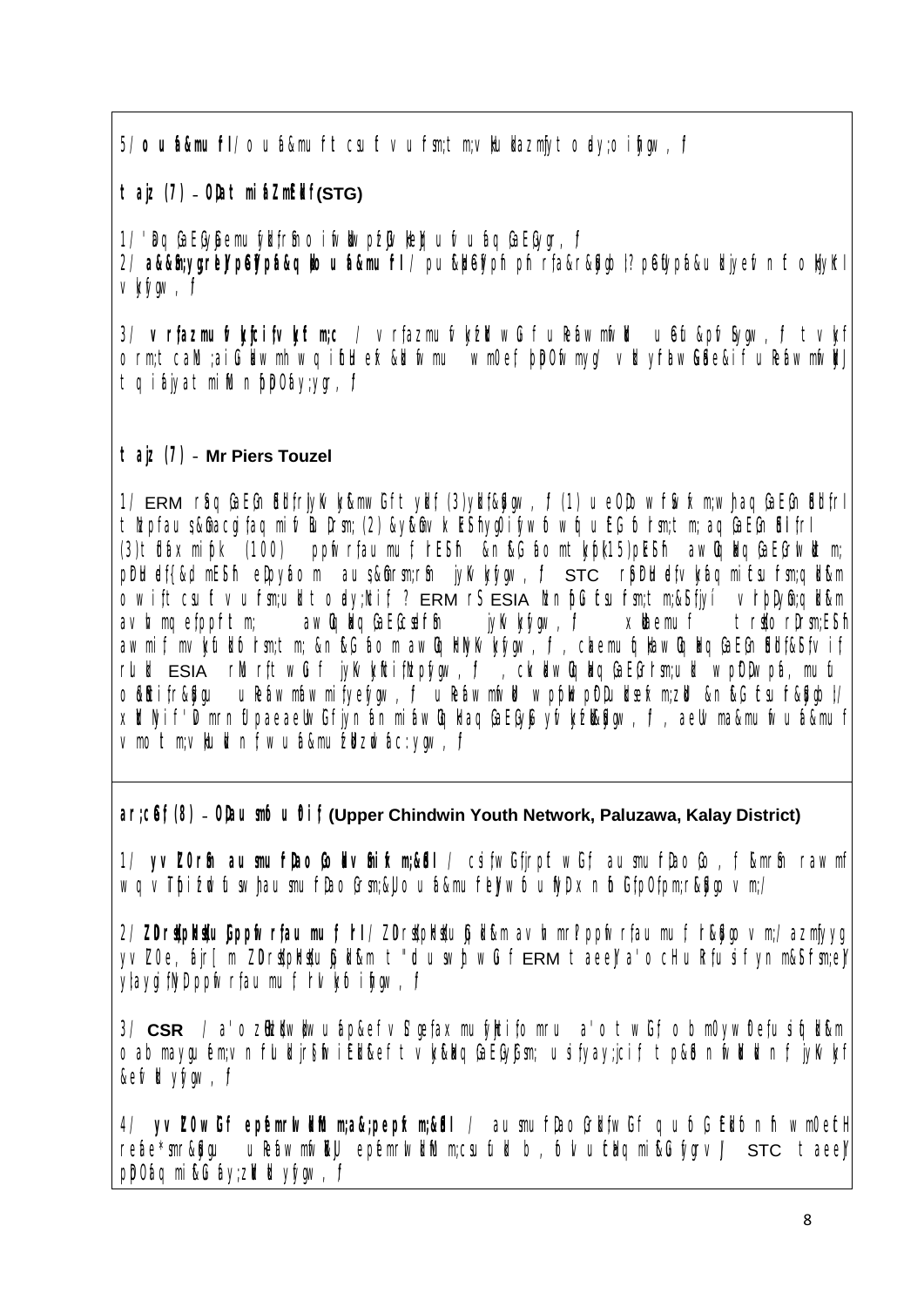$\tau$  aiz  $(8)$  - Ota  $\tau$  mi b  $2mE$ **i**  $f$  **(STG)** 

1/ uav;0rfi a&BuDa&vOr|zphy:aewJtwCuf yvZ0rfijyKvkyfrli vlxknEditaqGaEGyGtpnf;ta0;ul &ufa&DvlukwhtwLuf awmifyefygw, f 'gayr, h jynfanmifrShawmh uPefawmfwllVmr, h paeaeYSn vkhEi faqGaEGyGjyKvkyfrSnjzpfygw, f

2/ a'ow∫f obm0yw0efusifqli&mudawGh yltbabmaygufem;∨nfap&ef Bultpm;jr§itwifaqmif &Cufofirfnyg/

3/ tckvifyofi;wh qef ppfrique kn vity csuframe outa kan ufrituliz wici faw all unit hulle awamiwlitaee J EdititiwumpElefrm;eJtripD vluemaqmi kCLEd keeJ obm0yw0efusiteJy vlrIb0 outa&mufrI rsm;tay: pOfqufivwf qefppfawGykykElikeftwCuf ElifiHwumqlikm ESIA twitivitchtzEzpfwl ERM el cstwfqufaqmi&Cufwmjzpfynw, V

# **tajz (8) Mr Piers Touzel**

**ZDripHrituG/** 

4/ aemuftcefu@rfi ausmufrlaoGwGif&MyvZm0rfijyKvkywhZDrstphkttuppfwrfaumuf, lrI &v'full &Sitjyrfnjzpfygw, i/ ZDnstphtstul ppfwrfaumuf, hluti EtifitwumZDnstphtstuba√tvmrI ynm&Sifrsm;el jyKvkydkyw, p opfawmtwGi&B Elkwlufow@grsm;tm; avhvmrlyK&ef uifr&mrsm; wyfqifxm; &&ygw, p aw&Esuf "mwiyltm;ultpresentation el'jyoofi;ygr, f/

 $5/$  uRefawmfwdtaeeJ' jrpfallumifeJ' ausmufr $a$ ofo, f, l&mrfn trSwfrxifzpfay:wJh zdwfpifusrlawG udawmh  $\times$ t $\blacksquare$ t $\lozenge$ ef $\spadesuit$ pp $\spadesuit$ v $\blacksquare$ mcsuftaeeľriy $\spadesuit$ v $\spadesuit$ m;y $\spadesuit$ bl/

 $\tau$ aiz  $(8)$  - O $\theta$ a $\tau$ mi $\theta$ Zm**Edi** $\tau$  **(STG)** 

1/ ausnufritiaoG<sub>,</sub> o, f, lythe qmitrielig pyfysOfflyil unefawmfwlittaeelig jynfwGifffinesrSwfxm;whittiesuf tvuawCultav;xm;NyDvkyaqmifom;rhyq/

**ar;cGef; (9) a':rdk;rdk;xGef; (Sein Lan Pyin Oo Lwin ECA)**

1/ tvkftulift clift vrfrm; / ERM u traxmipk (100) ulkwhlum;clw, MbiymNyD "yq0ifolrsm; tm;vilonf olwittwCuf tvkytuliftcGiftvrfawG &&Eili homalLumint, cbDriUdefonf aus&Gmvlxk twLif ta&;ygwbhLuefvhzmfyclluygw, f' vll Mr Piers rS ajymlLum;ofin;clygw, f ohyrli STC u ulyitelynfanmifrom STC pukhawGr , ckvuko (6)a, muty tvkyvkaeyow, vhamyofich ygw,  $\widetilde{V}$  aus;ZliyKyD; 'EpickLum;xJuujym;csufav;ukSifiyapvkyav,  $\widetilde{V}$ 

2/ a' ochynfolrm;olar;aomar;cet; / 'lolrituet;u a' ochynfolawGtwCuf ta&;ygw, fqllwmell ywf outyl olwillub, MaricGfawar;ygovj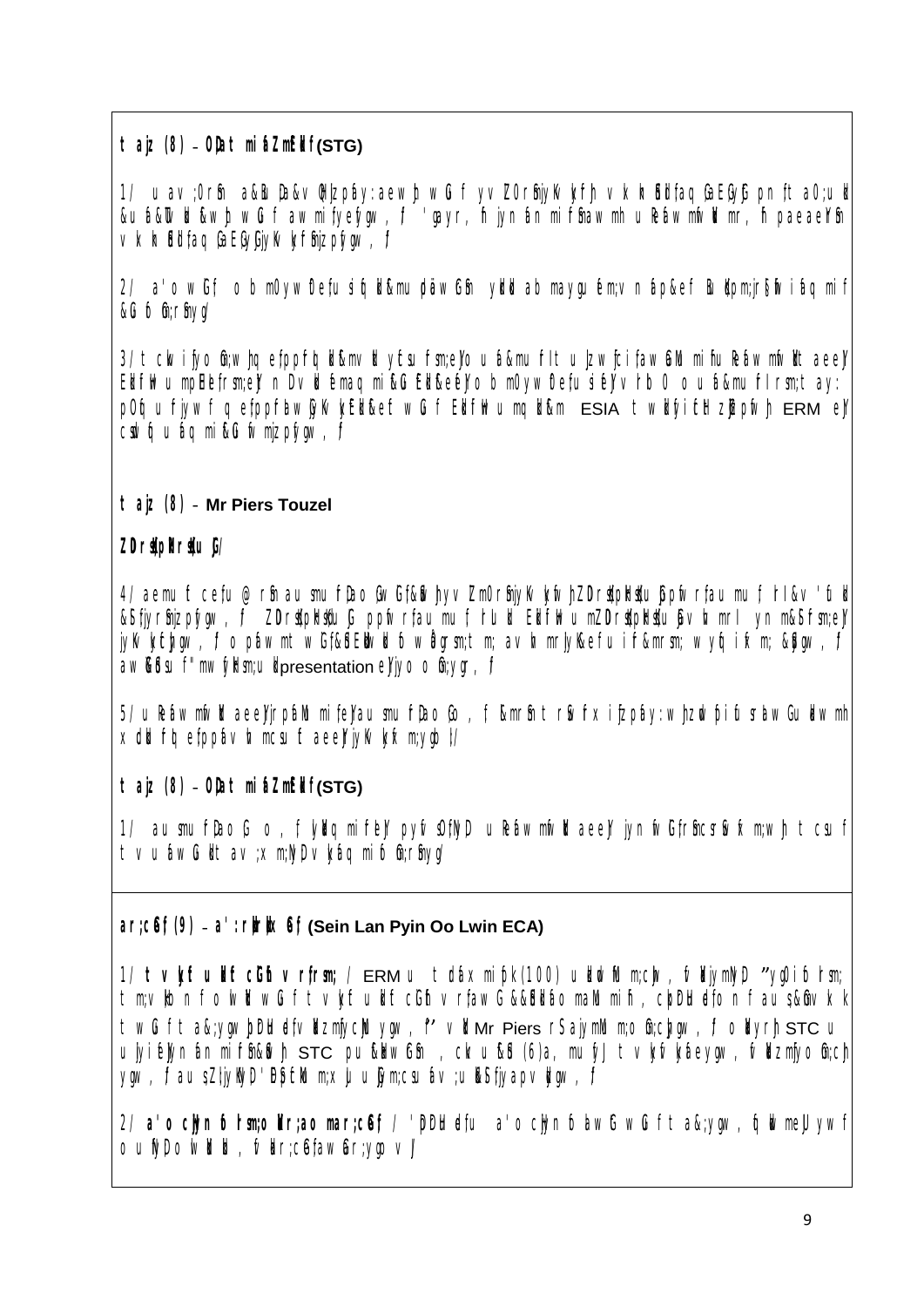3/ x lla u mu b l v l d i r l o chw l x la u mu b l d i d d i v chw l v n f obm0yw0efusiftay:rfn trm;lluloua&mufkliwh 'Myliefull vlylull Elilluw, Majymofn; yow, l ar:cetuawmhbmvll vawLu stc rh tvkrvkEl &wmvblwmylzphw, l

# $\tau$  ajz  $(9)$  - Mr Piers Touzel, ERM

1/ xllaumulzllvlyli et / jynanmiffin tvlyttuli k&bit&ll t"Lut&ittjrplu xllaumulzllvlyli etyv xllaumufm:wlazmkwvwcifelo, f, cif? xifxwvwcif? xwvwwivi xllaumuf rm? xllrm;ull o, f, lythomifcit tp&bnwttwuf tykorm;ut xm;&toliykyw, v treft awmh awmxlae optmickvi líxitxkvvkdamitcsvityklím byvairpuklti tykvkvicit xufoiai svlaumit  $V$ <sup> $\mathbb{W}$ ,  $\mathbb{V}$ </sup>

2/ a' oclynfoldin; ollar; aomar; cet / uleawmwlt aeel vlobyth; a&; qll &mavlvmqetpptsul (socioeconomic survey) agmi klukmrh a' ocl jynbawltaeel brutt [m 4itwit will rnrut al; yarkav, M p0fpm;awGxifyallumiful tqih (1) rS (5) twif owtwum (1) onf tveyta&yrkyw, f (5) onf vl0 ta&yrrky [aom a&cs, fowrsvf ajzllum;rrm;ul jyk/k/apckyon/ t qkyar;cetrm;ull ajzllum;ay;zitt wluf ERM rs traxmi bloi frm;ull usyeta&fcs, f aumul, clypv, V

### $\tau$  ajz  $(9)$  - Mr Ben Li, IFC

1/ a' oclynfolmi; oll ariaomaricet / 'birluet [m b, by muft a&ivirl&vlollwmull ariwl ar;cetubr;&mrn ta&;yqrlvbiym&mrn owlyloitwmu 4itwltwut taumitizpElitovl raumityl izpEll with will tak; kupalumi fyv

### ar;cet (10) - Ms Lis Hlaing, IFI Watch Myanmar

1/vkhwlohofaEfrl / ERM uvlwillfallymllum;Ellfaom ("Everyone that spoke to") ollwmull ajymchv, l t quy vwl t (Everyone) quymbmul &niñetwmvJ lylawmb, toawubjymwmvl IFC Policy t& jynfolylxlull zwillum;w, f allwheetmrn a octynfolawitm; villya0i foi liw, t aqfaEfyrwlirrin priutetellywoutwikkagmit csuawutknt azmyxmarshizpw, v aus&fi VXQIWVrmPull ull bm:rivElliwhus&itikicKyb&;risell ywfoutaewh/l (25) a, mutavmufullyl ztvillim;ctv, M a' oclynbawlu ajymygw, f tl hofaEfyth trtorlawl v, form;awl tvk/orm;awGyg&llvm;/aumitom;awellylvk/wm vm;/wlliyealizqibl ("All respondents") vil ERM uajymoth:ynv, v oiku, chvifyrhmazmfyoth:werlemuwwyetajzqibl ta&twLifu b, avmuf *izplyjovl* 

2/ piriluettwpktrittpm; / tck EIA vWWWWbjymygw, i/ tcpiriluet&lltwpktrittpm;u bmygvi pt Luet t wpkt rit t pm; [ m A jzplyu ulet wlut t ody; Elit vm;/ IFC & Lybagmit blowt wcsuf (Performance Standard) r§ EIA | m&y&@v\kellaocmp® aq&E&wlifyifr&&yqr, Nlyq&&yw, Y EIA rvyciffi &y&fivkeltental EpluffawbhaGaEGrkbiyw, laenutwpcluawmntwpktrittpm; A prillet (Category A Project) rm bull minulation distribution of the time of the internet with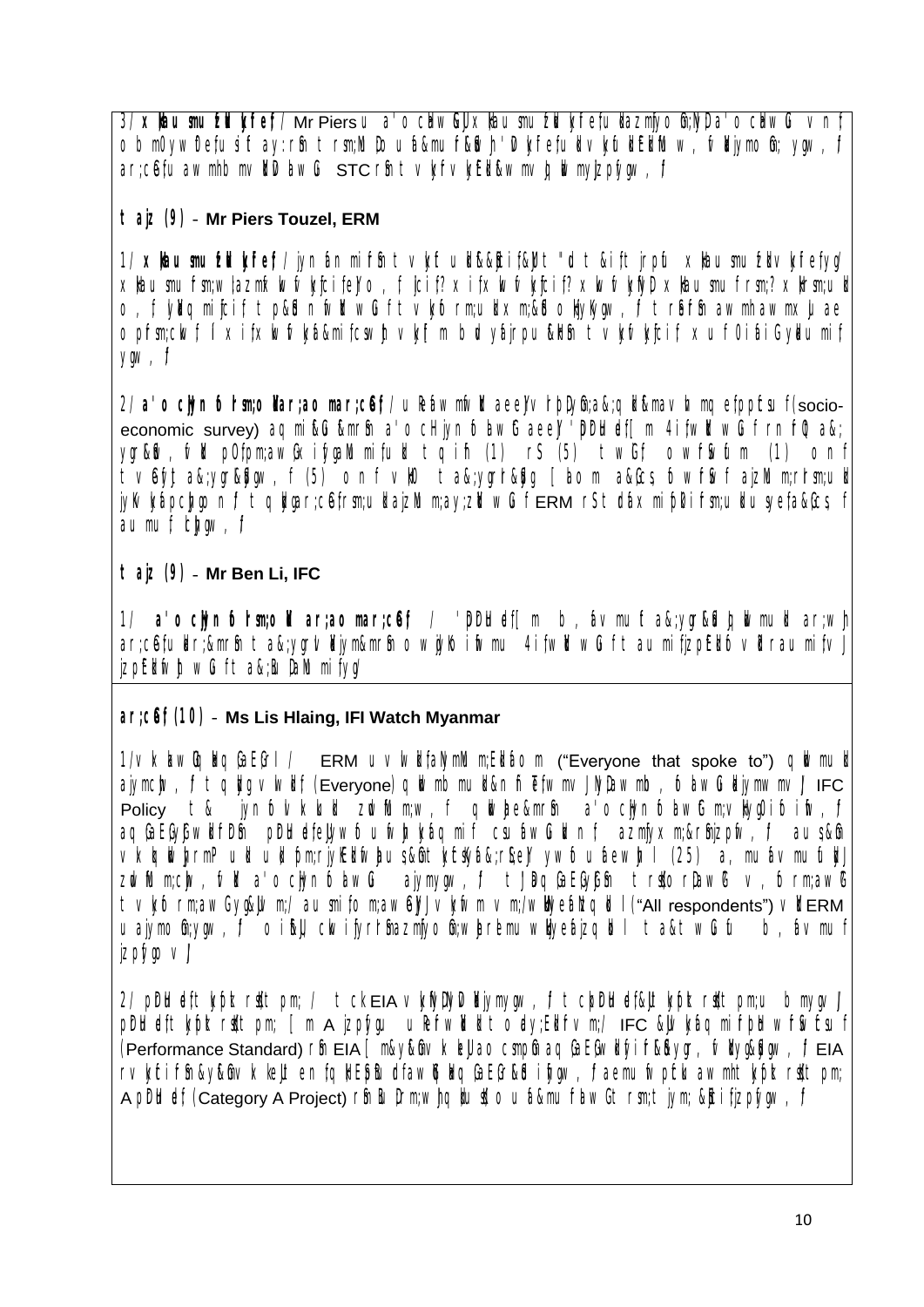#### **tajz (10) Mr Nicholas Michael, IFC**

**[**kwfygw,f/ pDrHudef;onf "A" trsdK;tpm;tkyfpk jzpfygw,f/

### **tajz (10) Mr Piers Touzel, ERM**

1/ vkbwlgbgGaEGrI / avhvmgefppfrItwLuftdraxmifpk (100) ullusyef a&Gcs, f aumuf, hykchyw, f tluthxmiphawCula'owGit tpl&tzLu a&Gcs, fwm r[kwydbt/a'oae] aus&Gm vixt wuf aemutxyf aqGaEGnEllicGifk&Bp&ef rhumrl&ufrm;twGif jynfanmifrSm jyKvkyfrSm jzpfygw, f, cktywfaemufqillr&n ERM &Jut BuDweft Bubly; (Senior Consultant) jzpfwlh rjrwfrGaqG taeeJv k aqGaEGyLuliwm0ef, laqmi &CufrSijzpfWlight whishing to ae&mtwdtusulitoday;rSmittag:<br>The total of the protect of mittage of the some when the some sport of the conservation of the some server of 'D Project [m obm0yw0efusif vlrIquiquesigle ZDritphtitubwGtay:rin rm;phtustouh&mufl&Elilyonf 'D Esia [m tNylowfr[kwho;wltwLuf aqGaEG; nEllifrawG u&&M wifvcsufrsm;ull Final Supplementary ESIA twLl xnfblityMaqmifoft;rfiizpfMl tody;azmfyay;ofi;rfi jzpfyq w, f

#### **tajz (10) Myat Mon Swe, ERM**

2/ vlxkawlqkaqGaEGrl / tpnfta0;ull vl (25) a, mufyLtwclw, fqlwmr[kwfygbl/tpnfta0; rwlicif (3) &uft $\vee$ ll  $\vee$ rbbyfigli $\&$ m tcsuft $\vee$ ufrsm; (socio-economic data) aumuf, bOfxLu ButWiftaNumifIlum;cIlyDjzpfygw, f trstorDtkyblvLubqGaEGyfrm;xLuwpfclull xHausmutzilvkyfief; vkytude&mrfi&MuhtroKord; tvkyto rm;rsm;eV jyKvkytchcifizptygw, f/ "wpf&fivOiftdraxmifok (25)pk" qilivmu aus&Grvixk twulfviripDyGra&;tcsuftvufrin;qili&m tcsuftvufavivinqefppfri (socio-<br>economic situation survey) vM&mr&n wp&Grvid ftthaxmibk (25) bk qiliar:cefrim: twulfdata economic situation survey) vky&mr\$m wp&fnv0fttraxmipk (25) pk qr\$ar;c@frm; aumuf, chcifizpfygon/ thraxmipk (100) twLifar;cGefrm; aumuf, kmrsh jynfanmifrS thraxmipk (25)pk ulyiffs thaxmipk (25)pk? ewfarmuf yvZ0ESifi acsmit;qkwths thaxmipk (50)pk wttoDob;<br>aumuf, bicitizplyw, floot that a0;wula&mufr, film oldsmi;ukkitothak;rS;rSypliqifi; aumuf, bicifizpfygw, f tpnfta0;wufa&mufr, h olrm;ull thybstyfa&;rS;rSwpfqifi<br>a&Gcs, fapcicifr[kwfyqbt/ awlight=GistGyli (Consultation Meeting) wpbbsifplrfin a&Gcs, bipc consultation awguquation  $\alpha$  and  $\alpha$  and  $\alpha$  (Consultation Meeting) tpnfta0;wufa&mufolrSwfwrf xm;&&ytw, p 'leqGaEGnElitri tpnfta0;rm;[m plrlueftopfel ywfoufwlh vkyfaqmitsufawCull today;azmfy&efel aus;&findxell qufpyfaewl vlripDyfi;qlli&m tcsuftvufm; ( socio-economic data) phomit aumut, keft wLuf izplynv, f

**ar;cGef; (11) - OD;&Jvif;jrifh (National Coordinator, MATA)**

1/ vkaqfaEfyl/ a'owlf vkaqfaEfy&yrfyKvkyfrfiuld Bulqlkyw, l pnfa0;yLull wufa&muEll f zkwilum;riulib,ftcsdujykvkygovJ odvkyw,  $\widetilde{V}$  b, wkbbkwilum;ri? today;rawjykvkyg ov $\widetilde{V}$ &Sivitwifyrlajymlum;rlvufurfpmapmilowittcsuftvufawGtm;vlirefrmbmom pum;el&bih ygw, f uriPtaeel zwlum;rlui aus&fiol^om;rm;tm;vlotWttyygw,f GAD acgifaqmifs wqifom zwilum;jcifonfrvhvmufyl/ zwilum;rluftpnfta0;tcsdfrwifflb, ES&uf BulkvifyKvkf ovglwmta&;BuDygw, f uRefawmiwittaeeJ zwilum;rIvkyfaqmitcsufulbolvlkyw, f email/ internet tohykwMawf [ kwybl? ' be'txtzwkao;ygu aqfaEiykufubemufa&Ibi iyg w, f/ trtorDxkJU ygoi hafa EGri tcsuftvurm;ullu leawmwbwyw,f<sup>7</sup> tck/brluef; talumifullo&em;vnfW  $\sim$ HoywifyEliatmif uRefawmfwllull zdwillum;whitwCulaus;Zl;wifygw,fltcsuftvufaumuf,IrleJY pyfv90fM<sub>D</sub>owa&ap/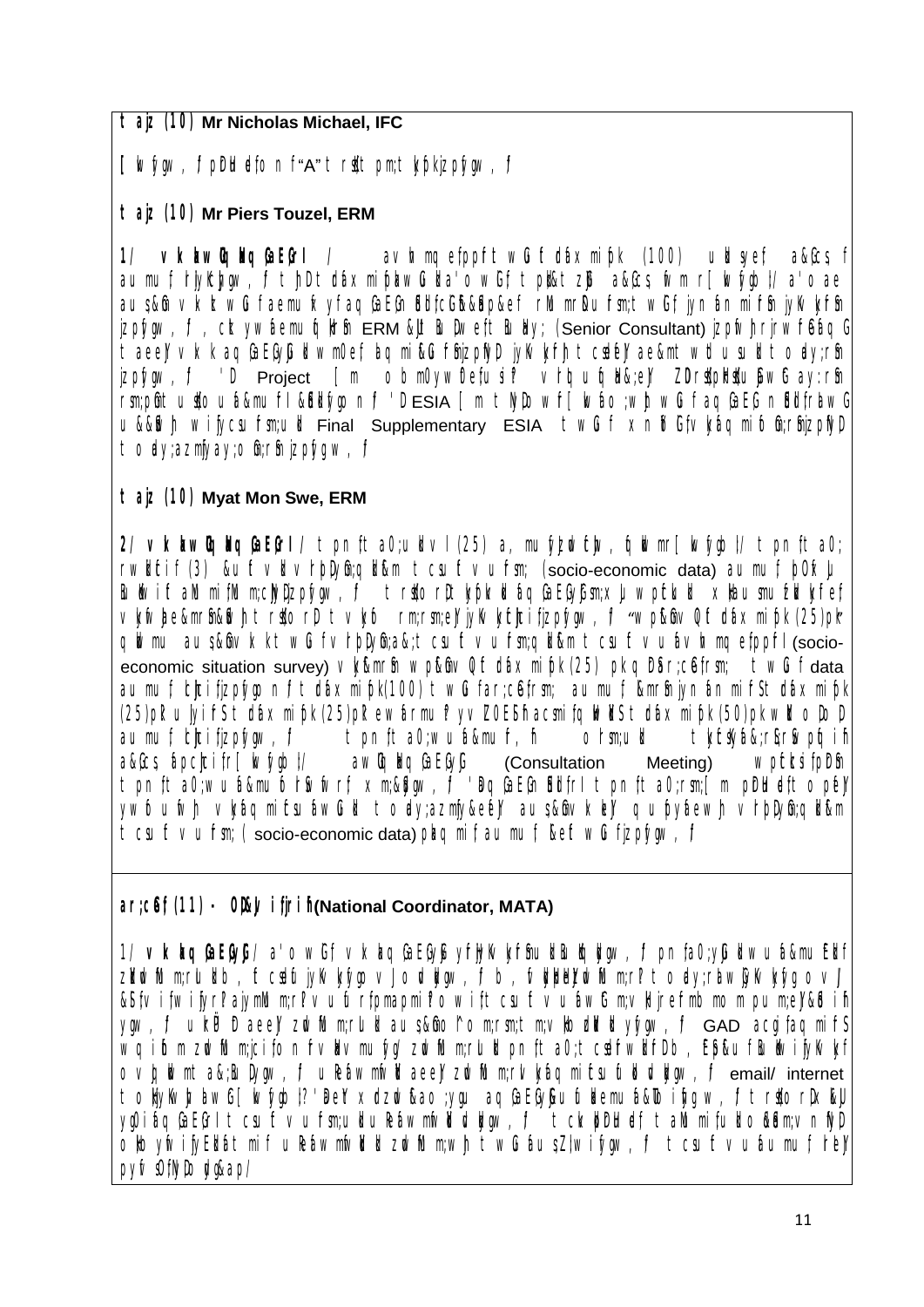2/ vktouarfortaumitrEsibiaif/uleawmiwitaeela'owittouarfortaumitrel#ttay: OUB&murkkcittulzwrlulolvlyw, l plulyta&{&d mr&bl√lerMu azmyxm; yw, l 'qayr, h prilutetwictlykagmifrailumin a' owitpluytta&; twill izpay: Eli rlull a&&fn:yq:jywfvyfrl  $b, N$ ge(ppflyk/wygo $V$ / vu $\&$ **EIA** tp&itbmrm a' owl foi hilft ae txm; all &m t csuft vury@i kybl? opawmt ay: rbkykvnfor&f kERM uqlkm;yw, l

3/ a&&&li / tlini pluyta&el 0, molckwie etviguliri tportvm&lyqw, l xtluoua&muri &Elityaw, the buy birpulation of a and the fall mint 4 it all 0, moth white two the a a almy yarle ILIAW&yw, M&nom;wpDluqWw, la&taxmufty&&Htulzwgetppfl[mta&bJlyqw, l

4/ vkhptv0ipm;rl/ uleawmivtt aeephluetvitt optay: vkklbtvivq0ipm;rlubtvivqv, t

5/ Xmaewlit&itom;riffection: IFC viviagmint plowinfwicsult taeelta&yown Xmaewlit&itom; rife pkt wulf getppft ujzwirlull, cifyk kyiwli EIA rin xnibiitrikibyr, i ERM & ESIA rin yq0ifric&wltwufuleton websyming are the certification of the certification of the certification when the certification. riteG bluitotoviviovi

 $6/$  FFI & taet  $\times$ m; / ZDrtortugi & muo eywo und FFI u ERM & twi yi ci wqiti uetx&lutvmyqvm;/

#### t aiz (11) - Mr Piers Touzel, ERM

1/ vkhqfaEfnEllfrl / 'hehwmhtallumift&mtcsuftvuhwCulljrefmbmompum;ellray;Ellfwh twuf awmityelyw, V aemitqutvufyllvlyinh vixlaqfaEfinElltfrirm;rfn jrefrmbmompum;ell vWaqmifrlyKyr, V a':jrwfeaqffwqin aemiMwrnn vkaqfaEfnEilfrey **vwfoulwll** taoptvftalLumitt&mtcsuftvurmulgubf &, Elivev, Y

2/ pm&itjykbbumuf, hl / toubrf0rtallumitrl usetrma&; qli &m oub&mufrlel nhTwffWrWbl qupyiwiar;cetrm;ygoiiwhppiwrtar;cetvinullpm&itjylplaumut, htjylvkylclygw, l uleawmiwllt aeel outoil fr&ilvin t csuft vurn;uil plagmit&&yov, v ppivrtaumui, rkv'tt aizrm;uil ESIA tphilethm&ll vlra&cllikm taicebpiwriaumui, h teetu@rh awfriElilynw, f usveta&G cs, km; whaus&fi (5) &fi&ll traxmiprm; rSaumuf, blaqmitxm; citizplyow, l

3/ FFI & U taet xm; / ESIA el qupy whtaet xm; r fi FFI [ m ERM & U wqi blue tx & Lu kwm taeel ZDrtplttul tajccbpivriaumui, riul Obaqmitvkkeizpiyw, i FFI &llul pm; s i rh&lyw, i 4ituvkaamirulesitivvvtr.

#### $\tau$  ajz (11) - Mr. Ben Li, IFC

4/ Xmaewlit&itom;rtEG bk / uleawmiwltaeel PS7 ul rxnbolt&wh tallumitt&it trm; tiym;&Qqw, V ERM el IFC e, y, It& awQQfrm; tay: tajccNqw, V 4if{&d mtwOifrm ventpk wiit&itom;aw&tyr, h trm;plu kwi riqut Armvritoifm;jzpyjw, l aexitrvrloorn vritpk bmompum;ajymqibliphi r&Mibi/ "avixilwritp0ftvm?, 08usritaeel Arml'avixilwrirm; ebm aygi fpnfwnkwit wu folicmwi f&i fom vripki , oausn'avrawky wormtmizi h-wollom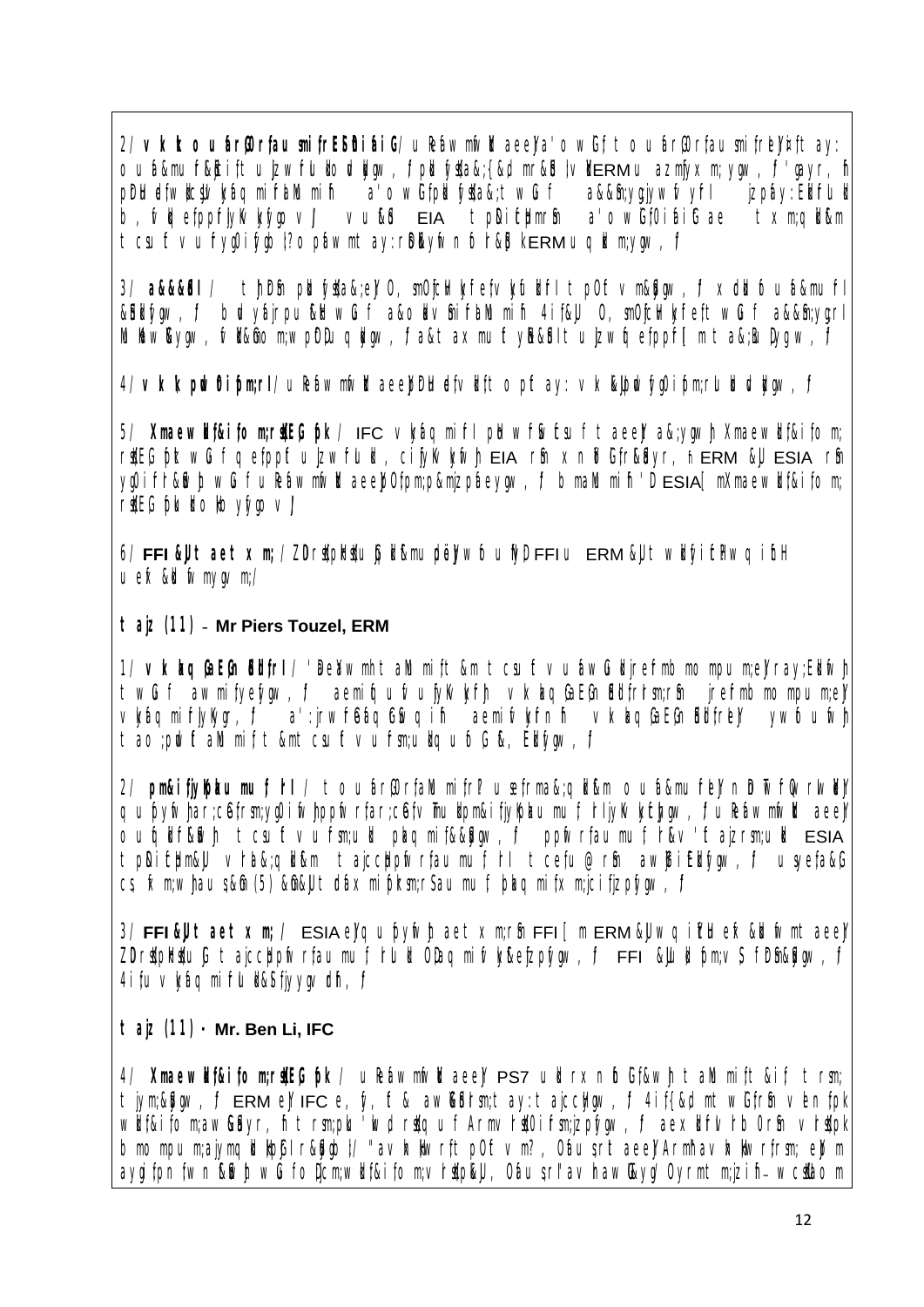a'ormel'avhi toltizway;&m a'ockmaewli&iiom; cklublom oulul00ul rm;&ll talltizwayrl tportvm&lynv, l  $a$  avr $b$ ,  $b$ 'b' orfiraw&yibl/ 'i[m  $x$ nbi $8r$ , h t csuir [ wayr, h piriluetallumin ' lwd oua&muritized ba' ouiv G tubinon: vmEll irl 1/20/0w, l' prilute taeel 'qalumin touf artorfalumitri yiribumitret myon, i' 'b'ooefusittay: &WOvvÄvilfali&m alutoua&muh tvevientytyw, l 'alumifuleawmwitaeel PS7 ul xnbitrit csuftizpirxm;&bidizwchwmyq/'q[m uleawmiwitaee]'b'orfi PS7 ultottriviyl xnbilicitr&blvlaymvr&yol/

### $\tau$  aiz (11) - Mr. Frank Momberg, FFI

5/ FFI &II taet xm; / ERM &II ESIA jzniblutsufwil fil ulefawmiwitaeelyniwi fel Eli filwum ultiusiform;tyqt0if xhaumuft"dynm&ifm;eltwylayqifllyp jrefnEldihth ZDrithtiuG ppfvrfaumuf, FluitvMuitMmvm (7) Ept &tytyl 'ppfvrfaumuf, Frvit Fluiteawmfvitt aeel t pil&&ll vrlt zijt pnfrm; twiuf irefmeilini iwi f  $b$ d $\vee$ yairpu $\&$ irm; $t$ m; $\vee$ i $\&$ il **EIA** xllaumulzplwnfrbeploll km pplwrfaumul, Irlull jylk/kychyw, l a&bwmi lowyairpukll ESIA twuaqiaEinElifri wplwwa'izpiwli 'aqiaEiyifim xilaumuizpiwnirbepiqilikm xetorti yxrqllaom jyniwiitviy&hqiaEiyMnijzpiwltwui ausZlwiiyw, l apmi h&hurlt wuf jrefrmEll fi I&II vwwavmumvwlif xllaumub\* [pepf xetortapmi h&hufdl &m wpclwntaom ZDr#plr#uloli&m vlyaqmift plt p0ft wulf stc &ll &elybi&xmulylrl t pDt pOf izpiwh uwLOwftwLitrm;BulausZlwifyw, liFC&lpbtephetrm;t&ta&;ygwb<laumuf{&d mtwlit ophwmel om;&lltw&pinet xetortapmine&fiuritwut stc &ll buyhirpu&ell qupyllyll aumuf, lykokvi ZDrtipirtiungi &mppfwrf [m tjcm;aom bdvyajrulgPirm;el xilaumua'otwluf Oyrmwpickizpi vmrhyw

6/ xylwlizplay: aom x cluirl / t x lolloylwi lycsi lwmwplcuawmh oplawmjyletwlrkhom? a' owlit Oub&mulxtLulrkhom? p0kgulriywtlktrk&hom {&d m0etusilrh&lvh xllaumulzil tallumityq/ ticm;aomult:Plrm;? a' owlit zit pnimi;&ll xitxiwi, loliph? xilxiwi/wh? xlaumuf xwww.htallumitzpay:wh xulluflull avmbicit twlittwm? xllaumukwww.hicittm: obm0 ywDefusif xdurf avmcicital kmp0gurjywkh&; entvrtizih irshvi agmi kuEll kefa'owit tzitpn! oubli & mophwmOlplXme? a' owi tophwma&& ntpltp0iwir woli xyiwi izphy: aom x turn tuizwige ppici !? & you uleawmi wit aeel aus Z wip&my jzpEi & i awmh a owl txl aumuf xwvwrkikixywijzpay:aomxclurebyvoflyl bwyajrxwvwrh yilfulbmrutlcm; ur Prm;rSvk/ull aewl aumurlaoivk/uluae&m&l a' otwluky tenfi, fzpfzplylrll p0fpm;ay;zll  $U$ leawmnt aeel ERM  $U$ lawmit dusity (w.

### t aiz (11) - Mr Piers Touzel, ERM

1/ xylvdjzpay:aom xtlurl / xtlaumutqt &m xylvdjzpay:aomxtlurlt ujzwici felqubyllyt wifyrlull ulefawmfvulchynv, f stc &ll &efyllai et jykviytivih ZDrittpli rittuliait km viktagmi int pitt pot tvit0if xHaumuhwmihlumr&Haumukwi h'ophwmr&itxwi h'plutit&flvitowioih' x dura vmbici i wii i wmrwli m vrit oluft 0ei x duri ula vmbiseft wult as julyow, f yv Z 0rm aumurlaofritt viyluli bewl tjcm;aom ur, PI (3) (4) cktyw, l tcill u{&d mu0tu0tjzil ajratmuiwtazmrl jykykluyw, i aumuriaoi tyttavmui avmijultirlull a ochtaeel t cuft clwpckt jzpiwi jyrkkyw, i uleawmiwit aeel x duri avmcici t wii t wmuli wii twmrlyki tawwijyxmyw, Y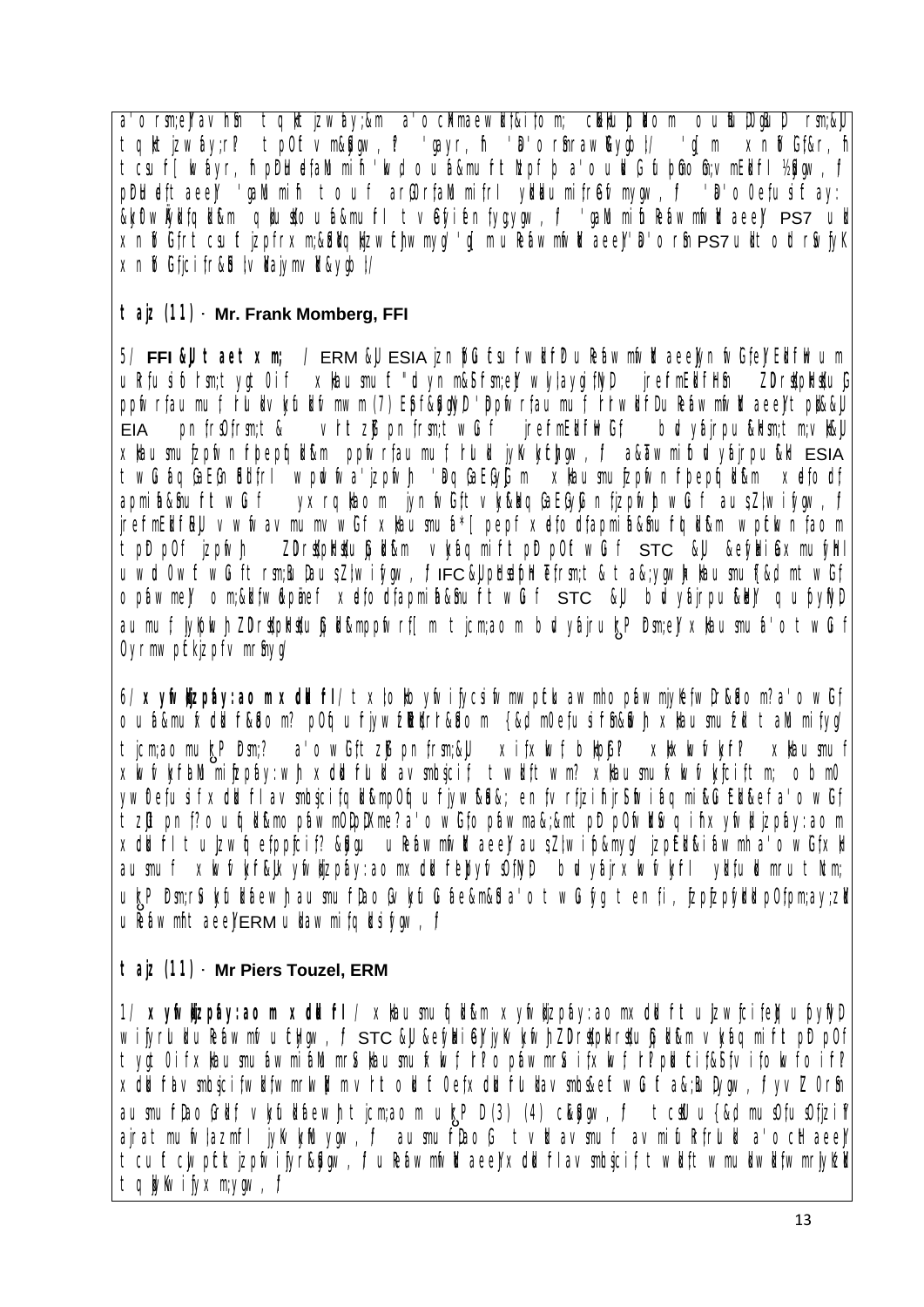$ar$ ;cet (12) - OtaumiouDit?  $t \times$ ucsitwityli, tuet, ulyv $\angle$ O? uav;Intle, l

1/ ZDripl ritul getppft uizwicit / yvZ0&i a&awmitolvyajrulriPlylitvrtull tollyllyl w&m; r0ifopb<kwvkyfcifallumin opfawmjylefwiljcifESifopfawmrttptwrm; tay:oufa&murkkcif tp&kwh uleavmivill platyyerawulazmyviyw, i ERM taeelopavmxulypintrm;jzpivil Oq.rm;? riprm;? aumuiybiEirm;qikiirrm;uilpippi tulzwal ta&;lulyqoni/aumuirlao6xkwvkcijaluminvrl tzltpnfaw&ll yllfollfrlok&licif? ophwmrttplwfm;ysupholk&liciftwluftcsuftvufm; aumuf, I rlyk/kyyovm/oplyilyetrefmysublokklicitm;twLiqetppftulzwicitiyk/kyyovm/

၂။ သယ်ယူပို့ဆောင်<mark>ရေး ။</mark> ချင်းတွင်းမြစ်ကိုအသုံးပြုပြီး ကျောက်မီးသွေးသယ်ဆောင်ခြင်းကြောင့် ဖြစ်ပေါ်လာတဲ့ ညစ် ညမ်းမှုများ၊ ကျောက်မီးသွေးမိုင်းဧရိယာမှတဆင့် ရေစီးဆင်းနေမှု၊ လမ်းဖောက်လုပ်ခြငး ကြောင့်သက်ရောက်ထိခိုက်မှု၊ သွေးနှင့်ဆီများ ဖိတ်စင်ခြင်းတို့အပေါ် ဘယ်လိုတာဝန်ယူဆောင်ရွက်ပေးပါသလဲ။ ERM အနေနဲ့ ကျွန်တော်တို့မှာရှိတဲ့ ု<br>ပတ်ဝန်းကျင်ပျက်စီးမှုဖြစ်ပွားတဲ့ သတင်းအချက်အလက်များကို အသုံးပြုပြီး ကျွနတော်တို့နှင့်အတူ ဆန်းစစ်အကဲဖြတ ခြင်းများကို ပူပေါင်းဆောင်ရွက်စေလိုပါတယ်။

# taiz (12) - Mr Piers Touzel, ERM

1/ obm0yw0efusifysubirlultzpay:apwl tcsuftvulrm;ull tody;wltwut ausZlwifyw, l 'lupi[ m aumurlaofrlituli qubf Mivrtallumitebupyaerluli uleawniwli vublyg onl ' gallumi h vrí&lltxuíyil í ull quívuítoliyki &yiwikeivní tluiDmPay;xm;llyijzpíygoní a&t &nftaoGppfvrfaumuf, httwuf aumuhlaoGrlifatmufylif{&d mrh a&t&nftao\$ppwrf aumuf, bpha;rljyk/k/ckmrh a&t&nftaoG[ma, bk stm;jzihvulclElikvhtaetxm;&laomvnf Suspended Solids el todowlinm; rin tenfi, fri invulae winuli ol kyoni tiom; aom entvrttaeizin aumurhaofrittoil qubli kmaom vrt\ txulyittm; a&awmirqulvut toliykriyk/yibl &molra&Gofi;vmEli aomvrttm; ajcmuaolaom&molwif azmuMy&eftILuDmPf ay;xm;llytjzpfygonl/ obm0yw0efusifqll &m tcsuftvulm;ell ywfoullytl xnlbiifp0fpm;Ell &ef a' :jrwfrêtaqûliay;yil ay;apvilyoni/

 $\tau$  aiz (12) - O $\theta$ a $\tau$ mi azm $E$ i f (STG)

္၂။ လက်ရှိကျောက်မီးသွေးမိုင်းရှိ အပင်နဲ့ သတ္တဝါများရဲ့ အခြေအနေတိုးတက်ကောင်းမွန်ဖို့အတွက် ပလူဇဝရှိ CSO နဲ့ -<br>ဒေသခံကျွမ်းကျင်ပညာရှင်များနဲ့အတူ အမြဲ ဆက်သွယ်ဆောင်ရွက်သွားမှာဖြစ်ပါတယ်။

# $ar:$ cet (13) - Olvfitritxet (MATA, Mandalav)

1/ npfnrfrlzpay: apjcif/ ERM taeelbwyairpu&ltSjymreflrm;onfvktay: oub&mutrl r&l [k] ajymaomjim; opiyi&bp&Cufm;ay: el pluiystxm;wh tyiaway: rin jymrlellrm;&hewmull "gwiyllyg taxmultxm;rm;t& awk&yqw, / zerelell jymrelawul zitiykm;jcifr&wb&tirm;&l a&rsuEn jyifm;rfnvnfawkytw, f 4ifa&ulvrm;toliyrdyu ta&jym;a&m\*qclpm;&Ellifytw, f 'daNumih zerbrin; oub&murr&htmifb, MketcKyrrm; jyKybvJotsifyw, lacmittwitaoglae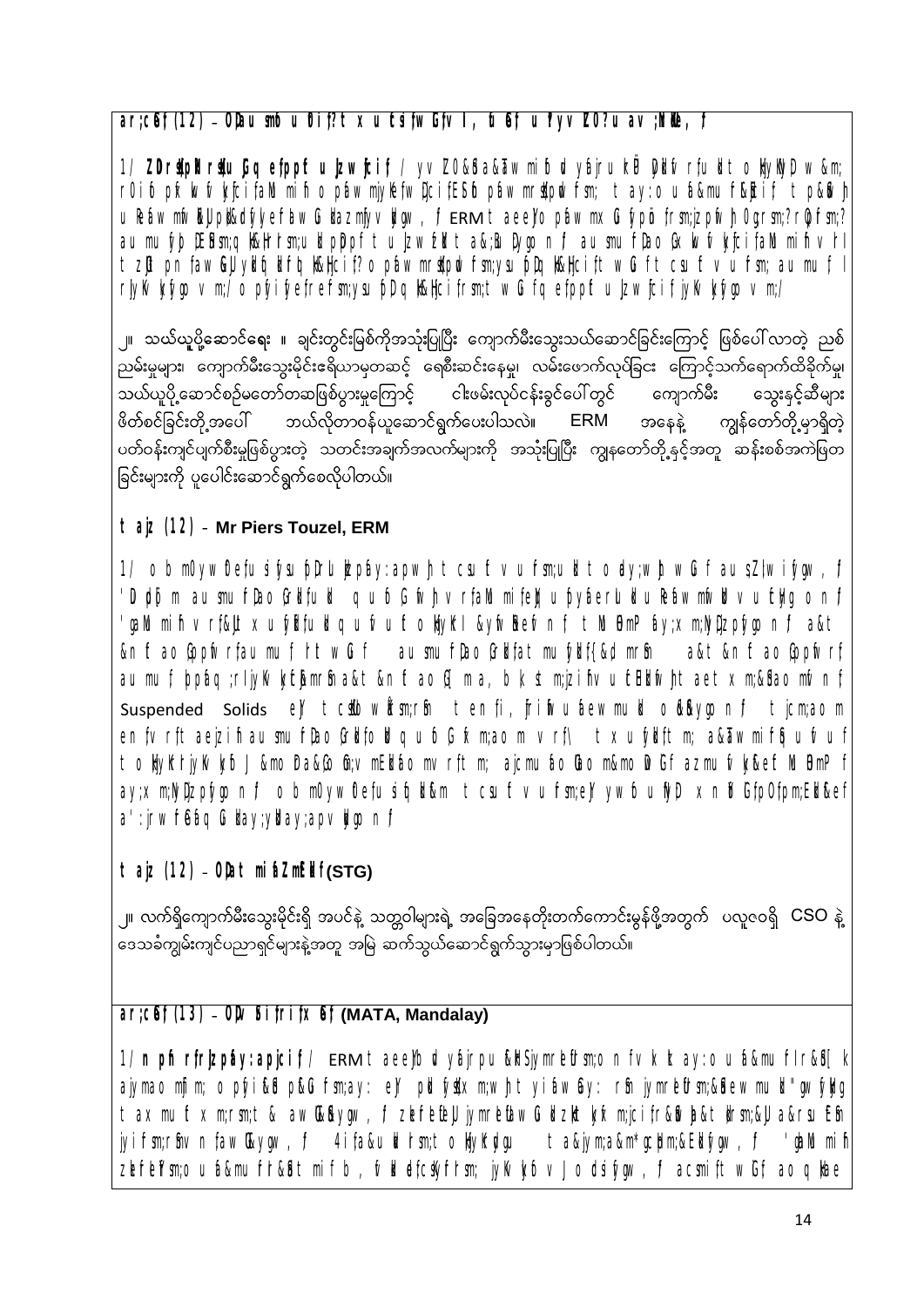aomi grm;onf bwyajrpu&h pelypa&rm;tm;tqlyqacmi trm;twlitoll pelypici tallumi h(olr [ w) ticm;tallumi {t&mrm;allumi | |zp[ci { tp&||on||u|| ule{awmfw||olv||k||on|| 'qallumi fip@fyp|tr||u||e|| a&q|| ouh&murlullo, Mketckytovlotsitym, l

2/ bmallumint tax&xtbxbbbxhel qubyrkbhm;Esibm aqfaEfrlykvkkyqovl 'Itpnf ta0;ylullwufa&mufwl25 Olrfi trm;plf m vi , frm;jzpfwmullawl&yqonf

# taiz (13) - Mr Piers Touzel, ERM

1/ jymrleii / uleawmiwillowyajrpu&klacgitwiifs avxltwiitxkwwimelwui [itvitjyitzpiwin xlaumuel &laumuf xlwvk/rl vlylulurm;rs zeretrm;ully arm , f wnaqmuf avlvmclygonl avivmgetppicsuft& 'Myliet&Utretirm; [ m jynanmi eLlyi aus&fiawCull xa&murr&Mwmull awt&&yqont t"Lizpb0fuawmh avalLumif wllutwh0fwn&mt&yel tretpetxkwwhe&m? Vubwhe&m&ll tufita0;whllumifzpwonl jynanmi&k#zhm;rfi jymell zefreirm;xCu&&m ulyikttrm;rti trefm;aomairvrfeletuyicif?  $\times$ ifa $\times$ mifom taMumit&it izp**Eli** Monl toliylici fujzpay: wit refm;&jci fwllu tallumi &i fizpEli iyoni zefrelwli fwmppag;jci frm;ull jynanmiaus&m? ulyiaus&mell bwyajrpu&Detusiae&m tp&Mwlae&m (10) ae&mrh wlltwm ppf aq;a&;u&d mpubw&m;&&d trea&mu&h twlftwm&l a&&fibiymifvhul apmiNunbvMm ofirfi izpiyov, l

2/ aqfaEfyfm:\ull fom:\s f/ ulefawmiwldeu aqfaEfclwltwllf aus&fracqifaqmifrm:rswqifi zdvM ⊥m:×m: chci fizpiyov, i 'aqfaEfyirin wuh&muivilyin &fiokhom;rm;ryq0i ho;wit wiuf awmityelytw, p uleawmwttaeel aemifft &toktom;awell awlgtadaEfytm;twuf zwlum; rlyblulyrbumifreatmifvlyagmifomygr, f

# ar;cet (14) - Olintarmif (GAD? jynanmit)

tb, hallumitathomi ERM in awlathafaEfylvty&mrh uletawmwt&teyw, f vhblytja&jati&m ppivriaumui, htt wui & hom; rm; tm; viluitivium; civioni

၂။ ငါးများသေဆုံးမှု ။ မြစ်သာချောင်းအထက်ဘက်မှာရှိတဲ့ ရွှေတူးဖော်ခြင်းလုပ်ငန်းကြောင့် ငါးများသေဆုံးမှု ဖြစ်စေ ပါသည်။ အထူးသဖြင့်ဆောင်းရာသီမှာ ချောင်းရဲ့ရေမျက်နှာပြင်မှာ ထုံးအလွှာကိုတွေ့မြင်နိုင်ပါသည်။ ဘာကြောင့်လဲ ဆိုရင် ကျွန်တော်တို့ ဒေသဟာ ထုံးကျောက်ဧရိယာအတွင်းတည်ရနေခြင်းကြောင့်ဖြစ်ပါတယ။ ဒါပေမယ် ဘိလပ်မြေ ကုမ္ပဏီများကြောင့် ဖြစ်တာမဟုတ်ဘူးလို့ ဆိုလိုတာမဟုတ်ပါဘူး။ ကျွန်တော့်ပတ်ဝန်းကျင်ရှိ ပကတိ အခြေအနေကို ရှင်းပြခြင်းဖြစ်ပါသည။ မြေယာပြဿနာကတော့ ကျွန်တော်တို့ဒေသတစ်ခုတည်းမဟုတ်ဘဲ တစ်နိုင်ငံလုံးမှာ ဖြစ်ပေါ် နေတဲ့ ပြဿနာဖြစ်ပါတယ်။ ကျွန်တော်တို့ဒေသရဲ့ မြေယာ ပြဿနာမှာ အခြားဒေသနဲ့ နိူင်းယှဉ်ပါက အသေးအဖွဲ ဖြစ်ပါတယ်။ ကုမ္ပဏီရဲ့ ဖော်ပြချက်အရ ၄င်းပြဿနာကို ဖြေရှင်းနိုင်လိမ့်မယ်လို့ ယုံကြည်ပါတယ်။ အခြားတစ်ဖက်မှာ ဒါပေမယ့် ရပ်ရွာကို ထိခိုက်နိုင်တဲ့မည်သည့်လုပ်ငန်းမျးကိုမဆိုရောင်ရှားကြရန်နဲ့ လူမှုအသိုက်အဝန်း ဖွံ့ဖြိုးတိုးတက် ရေးအတွက် ထောက်ပံ့ပေးစေလိုပါတယ်။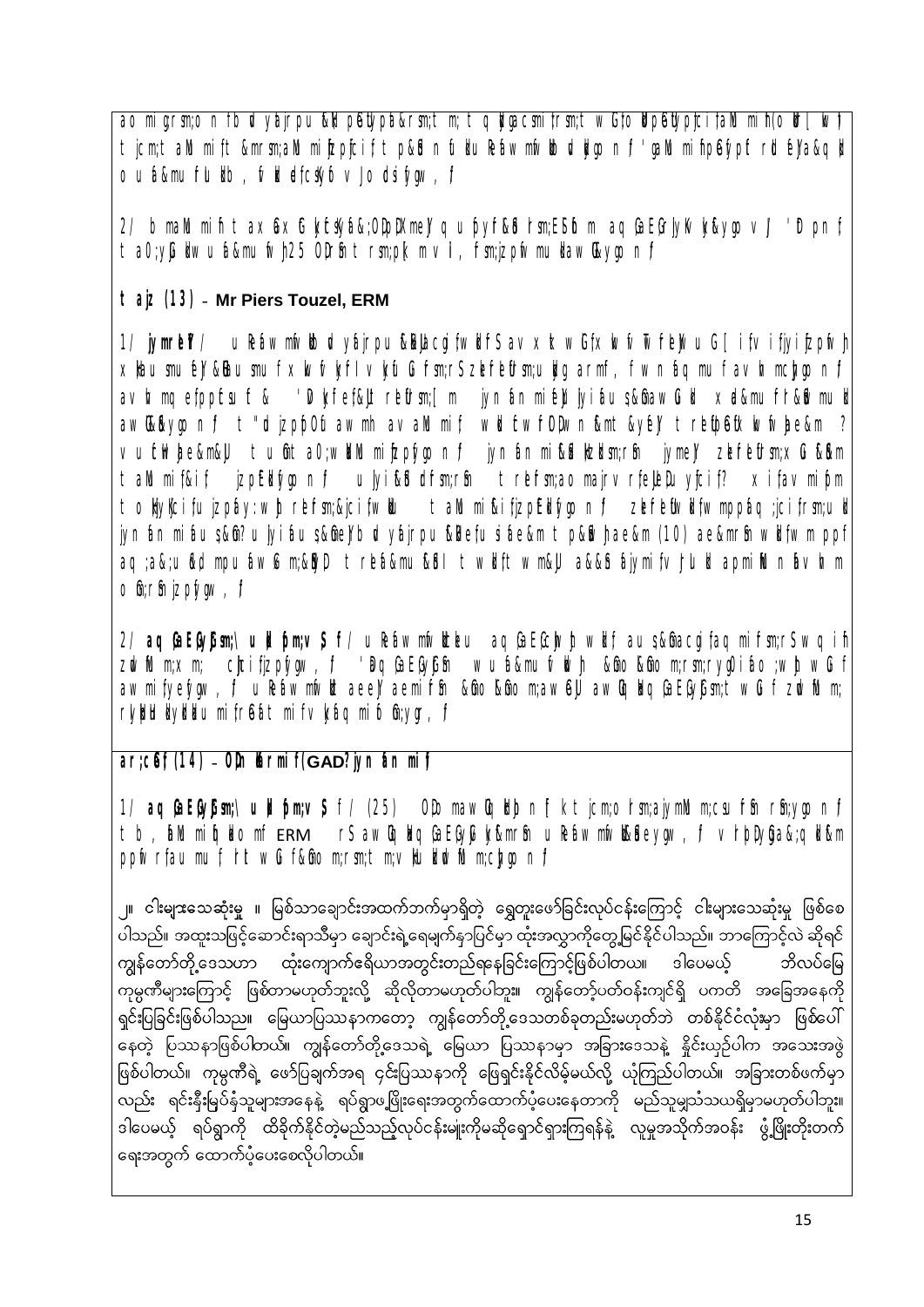**tajz (14) OD;atmifaZmfEdkif (STG)**

1/ tck/d wify? ajymllum;ay;whtwLuf aus;Zl;wifygw, f/ uRefawmfwltaeeJa'ocHynfolaw&JU zOEMs www.ufrluit tav;xm;aqmi kufofn;ygr,f/

### **ar;cGef; (15) Ben Hardman, EarthRights Internatiional – ERI**

 $1/\text{t} \times$ uffinazmfyclwol rauseyfcsufull fwG fajz&Sificif; E.k.m;tallumifitao;pdwf&Sifjyay;Ellifygrvm;/

 $\tau$  ajz (15) O $\theta$ a $\tau$ mi $\theta$ ZmE**i (STG)** 

၁။ ဒေသတွင်း လူမှုအသိုက်အဝန်းရဲ့ အသိပေး တိုင်းကြားမှုတွေဟာ ကျွန်တော်တို့အတွက် အရေးကြီးပါတယ်။ ပြည်တွင်းနဲ့ နိုင်ငံတကာရဲ့စံသတမှတ်ချက်များအားလုံးကို ကျွန်တော်တို့လိုက်နာဆောင်ရွက်မှာဖြစ်ပါတယ်။ ကျွန်တော် ိော တိုက်<br>ပြောချင်တာကတော့ ကျွန်တော်တို့ဟာ မြန်မာလူမျိုးတွေဖြစ်တဲ့အတွက် ကျွန်တော်တို့လူမျိုးတွေ ဖွံ့ဖြိုးတိုး တက်ဖိုအတွက် ု့ သို့ သည်။<br>ကျွန်တော်တို့ ရိုးသားစွာ လုပ်ကိုင်ပါမယ်။ စံချိန်စံညွှန်းများဆိုတာထက် ကျွန်တော့်တို့ နှလုံးသားကနေ ကျွန်တော့် .<br>လူမျိုးအကျိုးစီးပွားအတွက်ဆိုတာကို ပိုမို အာရှီစိုက် နားထောင်ဆောင်ရွက်ပါမယ်။

### **ar;cGef; (16) Ben Hardman, EarthRights International – ERI**

 $1/\sqrt{\kappa}$ kw $\log$ bnfa0;yGjyKvkyfr,fitaMumifulia'ocHrsm;ulitoday;taMumifMum;xm;ygovm;/

tajz (16)

1/ uPeawmiwitaeel ompnifile, f taxGaxGtivciwa&;&IrSwpfqifia&TawmifbdvyfairpDrlutefteD; 0efusifaus;&Gm 5 &Gh&B tcsuftcmusaomae&mrm;wGit today;qUtbkwfaxmifxm;jcif? jynfolrsm;oU zdwilum;pmrsm; wilukiluay;yizefa0jcif; wilutykvkytxm;ygw,f ompnitile,ki oufqil&mXmeqil&m tzltpnf;rm;? cso rm;el/awlqlaqfaEficif;ulizMillv (21) &ufaelthifyKvk/rfnizpflyDzMillv 22 &ufaelthi vkaqGaEGyLuliynanmi aus&Gr& usi fyjykvkyfrSnizpfygw, f